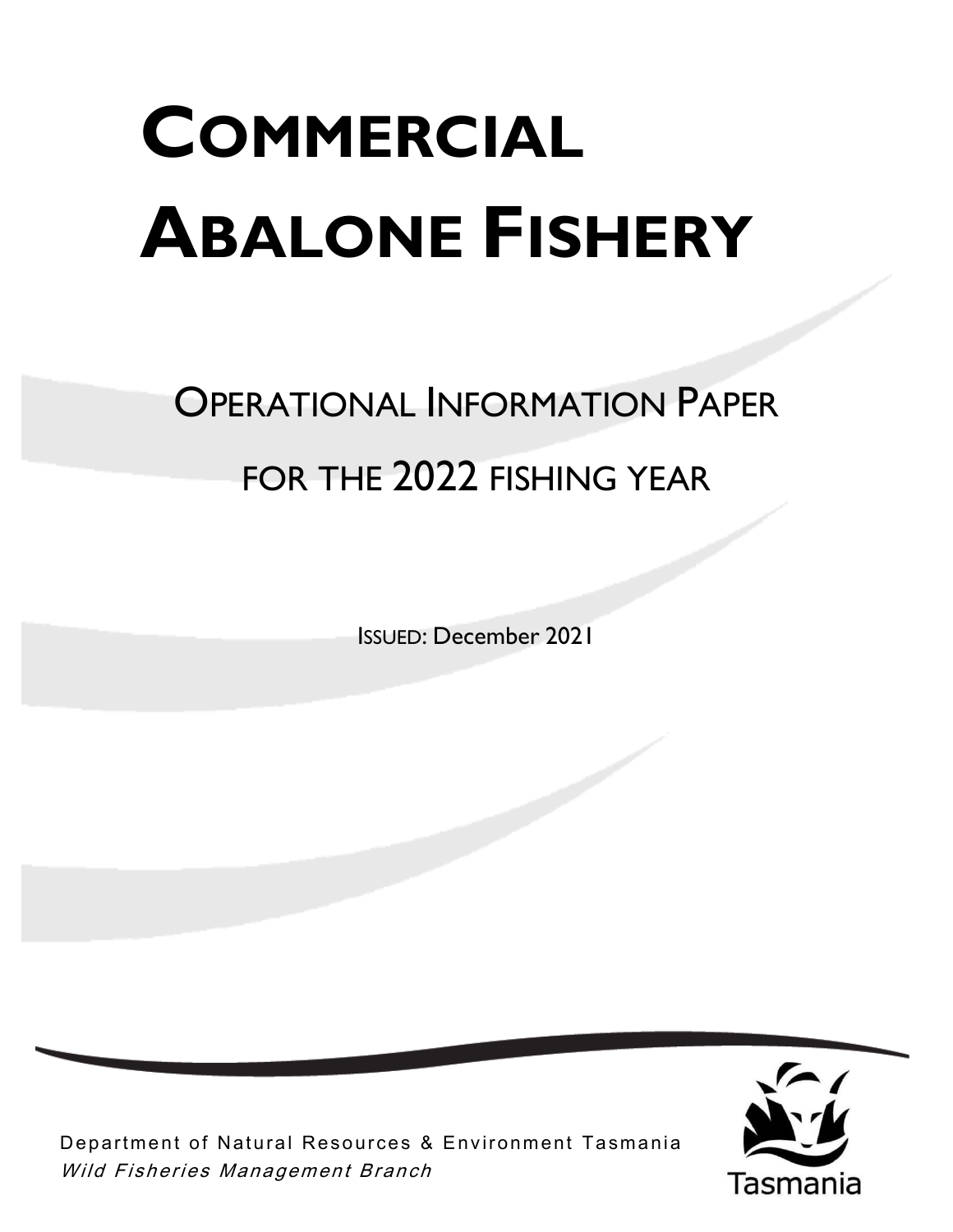#### TABLE OF CONTENTS

| CLOSURE OF SOME PARTS OF THE GREENLIP FISHERY 8                          |  |
|--------------------------------------------------------------------------|--|
| CLOSURE OF THE NORTH-EAST BLACKLIP FISHERY  8                            |  |
| CLOSURE OF THE NORTH-WEST BLACKLIP FISHERY 8                             |  |
| CLOSURE OF THE EASTERN PART OF THE FISHERY  8                            |  |
|                                                                          |  |
|                                                                          |  |
| <b>VESSELS OVER-NIGHTING MUST DO A PRIOR LANDING REPORT 10</b>           |  |
| ANY DIVER DRIVING THEIR FISH TO A PROCESSOR MUST MAKE A                  |  |
|                                                                          |  |
| SPARE DATA LOGGERS AT CERTAIN POLICE STATIONS  10                        |  |
|                                                                          |  |
|                                                                          |  |
|                                                                          |  |
|                                                                          |  |
|                                                                          |  |
|                                                                          |  |
|                                                                          |  |
|                                                                          |  |
|                                                                          |  |
|                                                                          |  |
|                                                                          |  |
|                                                                          |  |
|                                                                          |  |
|                                                                          |  |
|                                                                          |  |
|                                                                          |  |
|                                                                          |  |
|                                                                          |  |
| Vessel monitoring systems and designated ports in the Bass Strait zone24 |  |
| LEAVING UPPER-WEST BLACKLIP AREA WITH 132 MM ABALONE 25                  |  |
|                                                                          |  |
|                                                                          |  |
|                                                                          |  |
|                                                                          |  |
|                                                                          |  |
|                                                                          |  |
|                                                                          |  |
|                                                                          |  |
|                                                                          |  |
|                                                                          |  |
|                                                                          |  |
|                                                                          |  |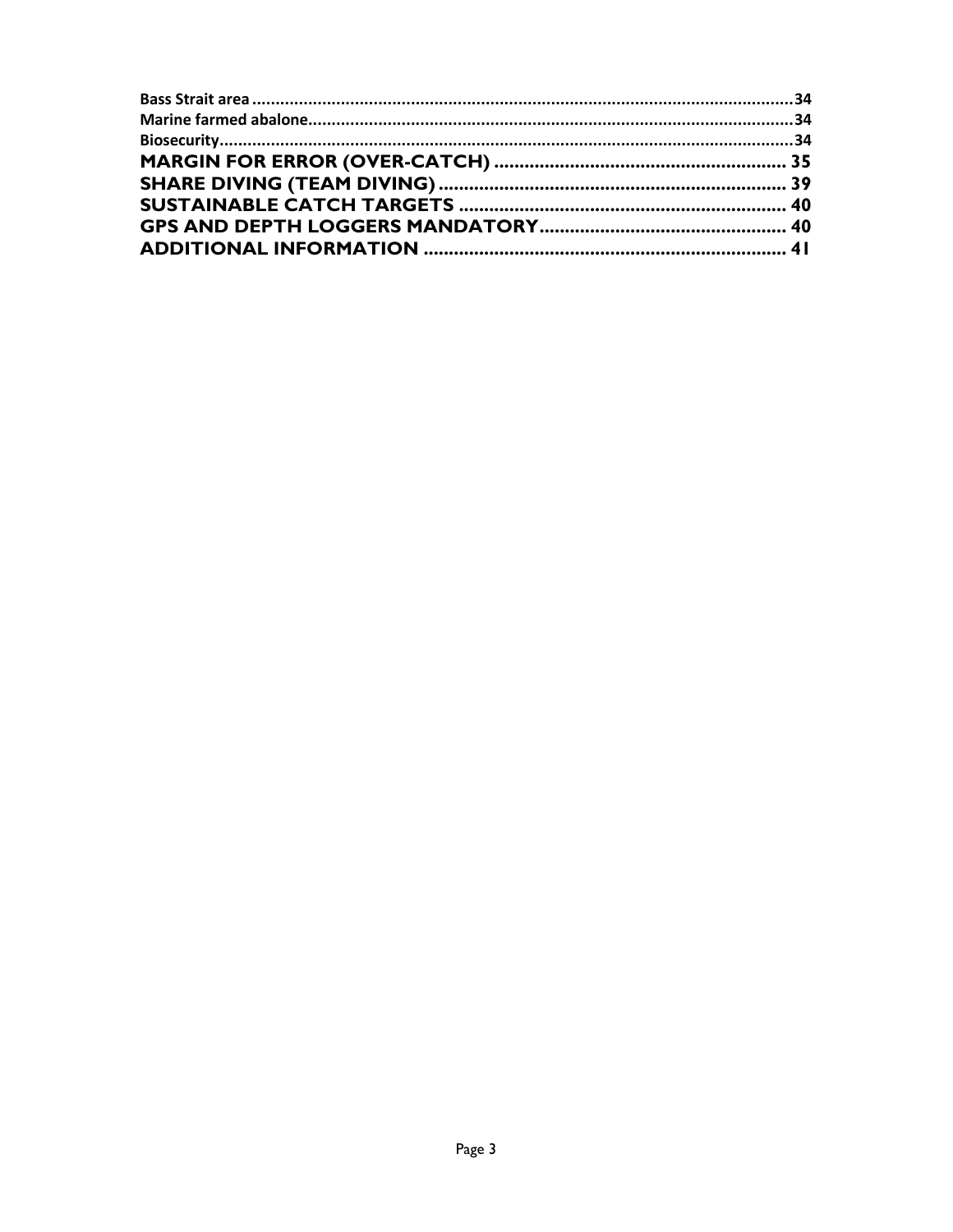# <span id="page-3-0"></span>**Total allowable catch for 2022**

The total allowable catch approved by the Minister for 2022 is 794.5 tonnes, distributed within the parts of the fishery (zones) as follows:

|                             | 2022 TAC kgs | <b>2022 TAC</b><br>kgs/unit |
|-----------------------------|--------------|-----------------------------|
| <b>Bass Strait Blacklip</b> | 80,500       | 23                          |
| Eastern Blacklip            | 224,000      | 64                          |
| Greenlip                    | 91,000       | 26                          |
| Northern Blacklip           | 59,500       | 17                          |
| Western Blacklip            | 339,500      | 97                          |
| <b>Total</b>                | 794,500      | 227                         |

# <span id="page-3-1"></span>**Fishing Zones: 'Parts' of the fishery**

Separating the fishery into different 'parts' is provided for in the *Living Marine Resources Management Act 1995*; these parts are commonly referred to in the industry as 'zones'.

# <span id="page-3-2"></span>**Number of parts**

For the 2022 fishing year, there are five parts of the fishery, as follow (Figure 1):

- eastern blacklip;
- western blacklip;
- northern blacklip;
- Bass Strait blacklip; and
- greenlip.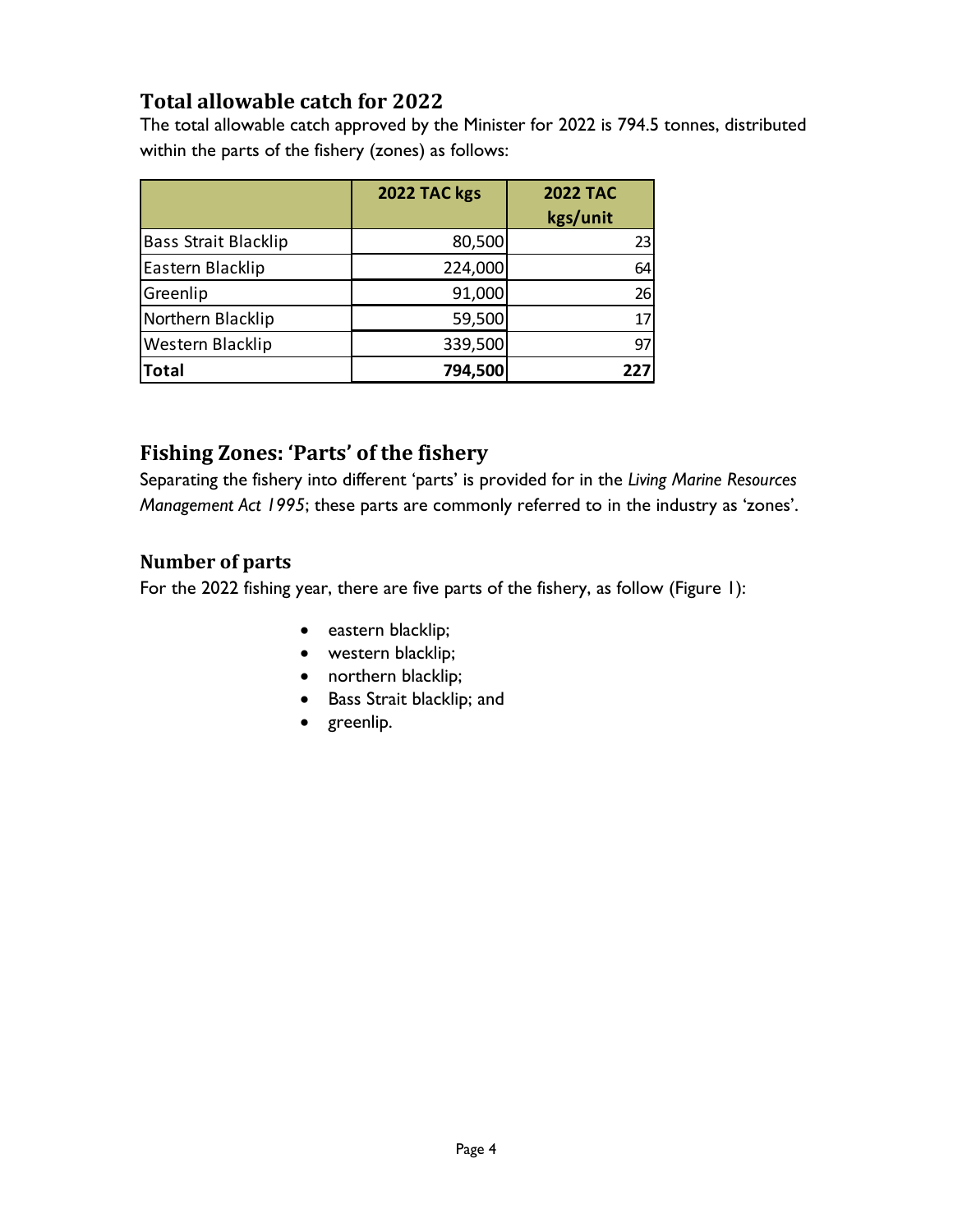



Please note that a high-resolution map of commercial abalone sub-blocks can be viewed at:

[https://nre.tas.gov.au/sea-fishing-aquaculture/commercial-fishing/abalone-fishery/abalone](https://nre.tas.gov.au/sea-fishing-aquaculture/commercial-fishing/abalone-fishery/abalone-operational-information)[operational-information](https://nre.tas.gov.au/sea-fishing-aquaculture/commercial-fishing/abalone-fishery/abalone-operational-information)

The greenlip abalone zone is State-wide.

The Bass Strait zone has a recently introduced western boundary starting at the northernmost point of Woolnorth Point (Figure 2).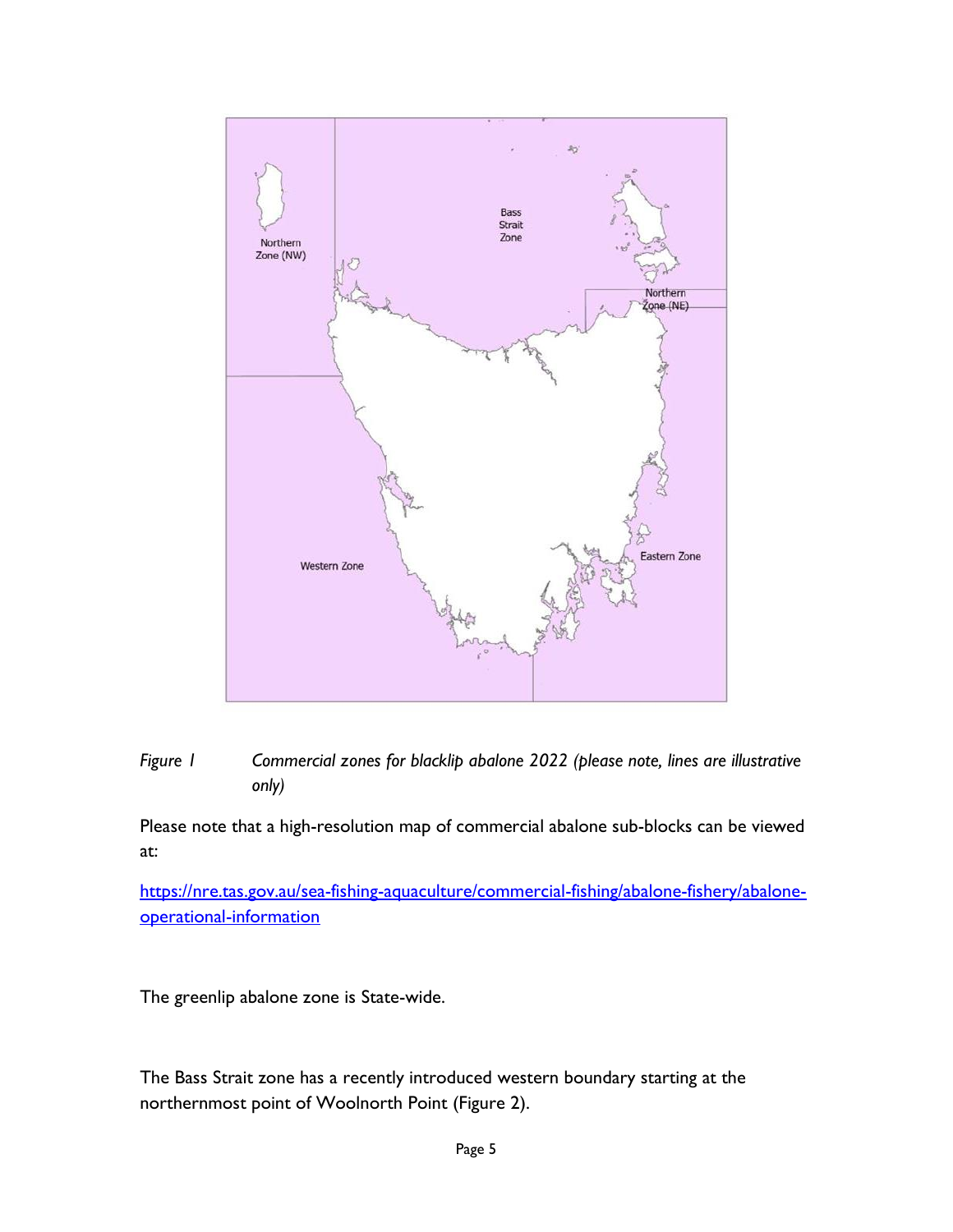



The boundary then runs approximately north-west to the point of latitude 40° 37' 14.40" South, longitude 144° 41' 37.87" East, then runs due north to the outer limit of State waters. Thus, Bird Island and Hunter Island are in the Bass Strait zone, and Trefoil Island, Brown Rocks, Nares Rocks, Steep Island and Albatross Island are in the northern zone. Please note that the former Albatross Island sub-block, 49D, has been enlarged to include Brown Rocks, Nares Rocks, Steep Island and Albatross Island in the northern zone. Sub-blocks 49B and 49C now relate to the western side of Hunter Island in the Bass Strait zone only. Sub-blocks 48C and 49A in the Bass Strait zone are unchanged. Sub-block 5A in the northern zone is unchanged.

Please note that three new ports have been designated for the enlarged Bass Strait zone, namely: Stanley; Smithton and Woolnorth Anchorage. Note that the temporary addition of Montagu to the list of designated ports in the Bass Strait zone, due to the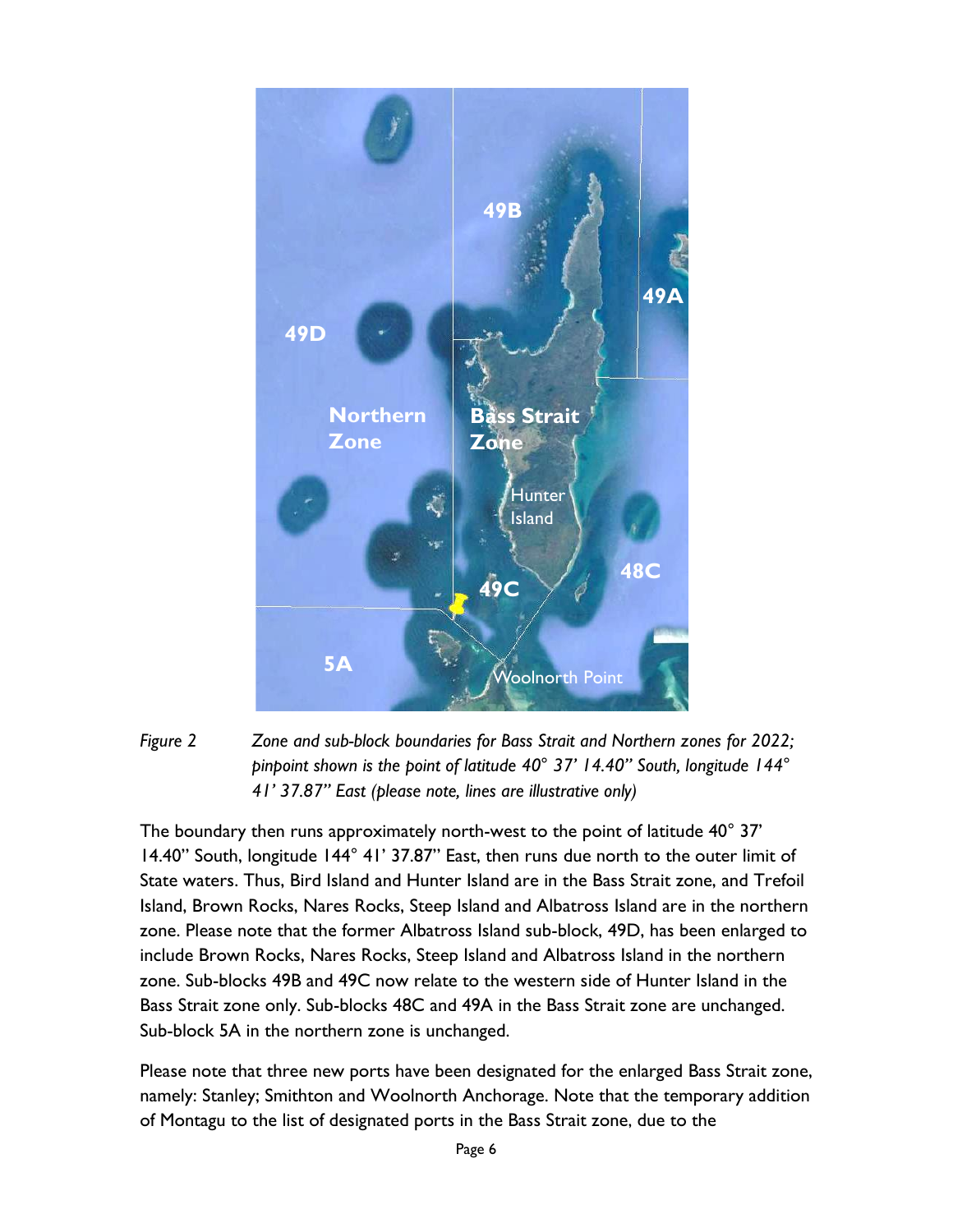unavailability of Woolnorth Anchorage, has ceased for 2022 due to access to Woolnorth Anchorage having been restored.

To facilitate dinghy fishing in the Furneaux Group, the area within a radius of 50 metres on the landward side from the high-tide mark closest to the point of launching or retrieving a fishing vessel from anywhere on Flinders Island is included in the list of designated ports.

Please note that the south-east boundary of the Bass Strait zone runs through Banks Strait. The Bass Strait zone does not include any northern zone blocks off northeast mainland Tasmania. A VMS is needed to bring blacklip abalone taken in the Bass Strait zone into the northern zone.

The northern zone is bounded down the west coast by Wild Wave River.

The northern boundary of the western part of the fishery is Wild Wave River.

#### <span id="page-6-0"></span>**Northern area and prior fishing report**

Due to the change in size limit at Arthur River being removed, the western boundary of the northern **AREA** was aligned with the northern **ZONE/PART** boundary at Wild Wave River. The northern **AREA** relates to movement and reporting.

In divers' prior fishing report, divers are asked to state which **ZONE/PART** of the fishery they intend to fish. By answering "**northern**", divers are indicating they intend to fish somewhere from Wild Wave River to Great Musselroe Bay, excluding the Bass Strait part of the fishery.

The next question asks divers who are fishing in the northern **AREA** whether they intend to take abalone less than 132 mm. If divers are fishing either the King Island area or the north-east area they should answer "yes" to this question, unless they intend only to take abalone greater than 132 mm. Divers fishing from Wild Wave River to Albatross Island should answer "no".

#### <span id="page-6-1"></span>**Change to over-catch**

A change to over-catch introduced in 2019 remains in place in 2022. If a diver goes into over-catch and does **NOT** transfer the abalone in the landing area or acquire additional quota within the quota period, and does **NOT** wish to dive in that zone again in that quota year, the diver must pay to the Crown an administrative penalty equal to the average beach price of that total excess catch for the first 10 per cent of over-catch, and twice the average beach price of that excess catch for between 10 and 20 per cent of over-catch, based on the last formally calculated beach price. An invoice will ordinarily be raised by the Department about February following the end of the quota period. **Please note that, should the diver elect to pay out the over-catch during the quota period, the diver is still not allowed to dive in that zone again in the quota period. Also note that, if a diver receives a financial administrative**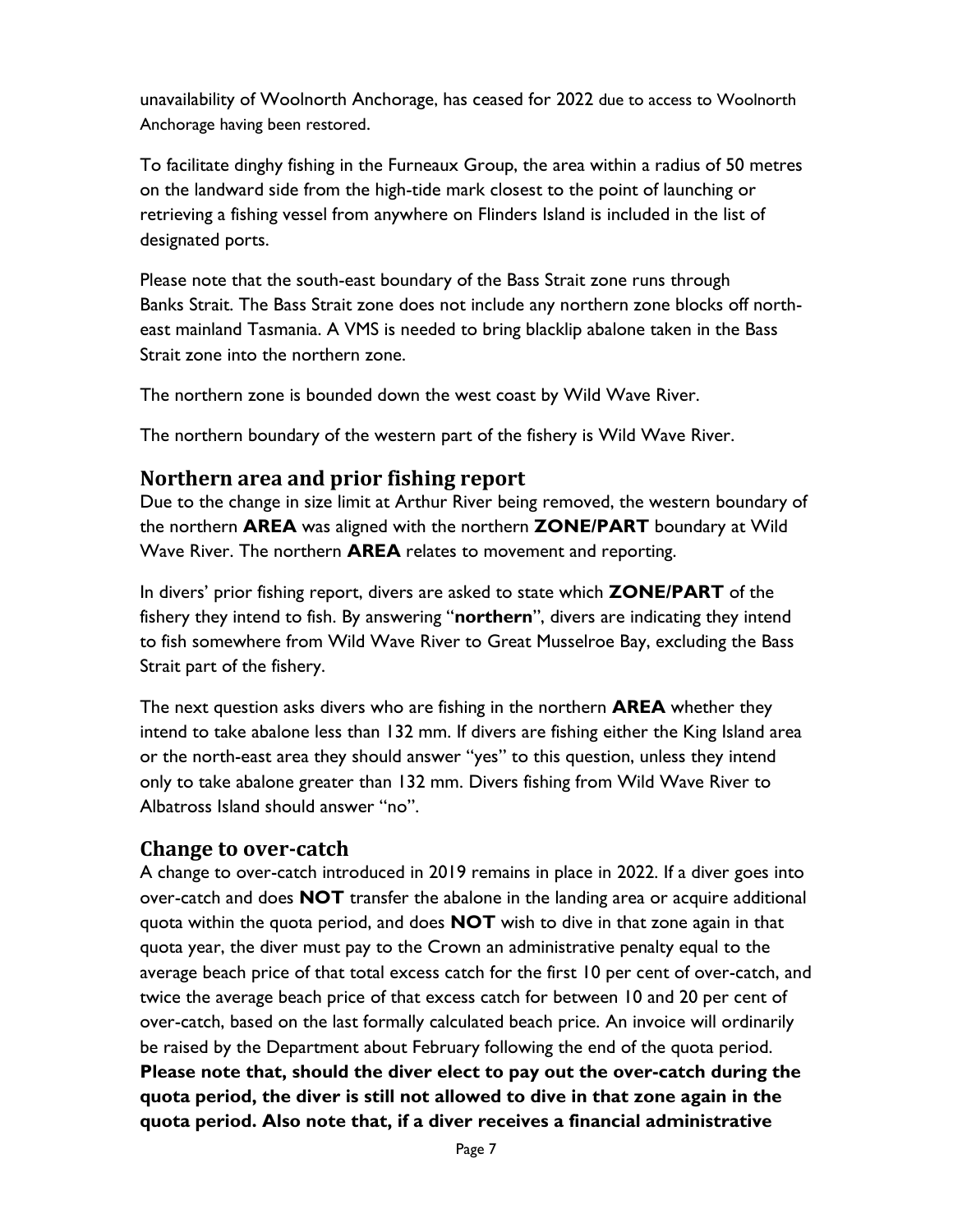**penalty relating to over-catch, the diver is not allowed to dive in that zone again in the quota period.**

# <span id="page-7-0"></span>**Closure of some parts of the greenlip fishery**

The commercial greenlip abalone fishery in State waters off the north-east and northwest coasts of Tasmania is being closed from 12:01 am 1 January 2022 to 11:59 pm 3 July 2022. The closure includes, in the north-west, fishing blocks 48 (excluding sub-block 48A), 49 (excluding Albatross Island) and 5 and down the west coast, and in the northeast, blocks 31 and 39, and down the east coast.

The approach to blacklip abalone in blocks 48 and 49 in Bass Strait is to manage to a 15 tonne cap. Should catch approach half this amount in months before 4 July 2022, the blocks will be closed, to be re-opened when the north-west greenlip fishery opens on 4 July 2022. If possible, subject to catch, sub-block 48A will remain open.

Please note that a new landing area has been added, namely: at Great Musselroe Bay, the area within a radius of 400 metres on the landward side from the high-tide mark closest to the point of landing in Little Musselroe Bay.

# <span id="page-7-1"></span>**Closure of the north-east blacklip fishery**

The commercial blacklip abalone fishery in State waters off the north-east coast of Tasmania is being closed from 12:01 am 1 January 2022 to 11:59 pm 3 July 2022. This closed area relates to commercial blacklip abalone fishing in fishing sub-blocks 31B, 39A and 39B only.

# <span id="page-7-2"></span>**Closure of the north-west blacklip fishery**

The commercial blacklip abalone fishery in State waters off the north-west coast of Tasmania is being closed from 12:01 am 1 January 2022 to 11:59 pm 3 July 2022. This closed area relates to commercial blacklip abalone fishing in fishing block 5 and subblocks 6A, 6B and 6C only.

# <span id="page-7-3"></span>**Closure of the eastern part of the fishery**

The commercial blacklip abalone fishery in State waters off the east coast of Tasmania from Eddystone Point to Whale Head is being closed from 12:01 am 1 January 2022 until 11:59 pm 31 March 2022. The closure does not include sub-block 31A, which remains open at a size limit of 138 mm for the entire sub-block. The reason for the closure is so that abalone in the warming waters of the east coast are left undisturbed during spawning.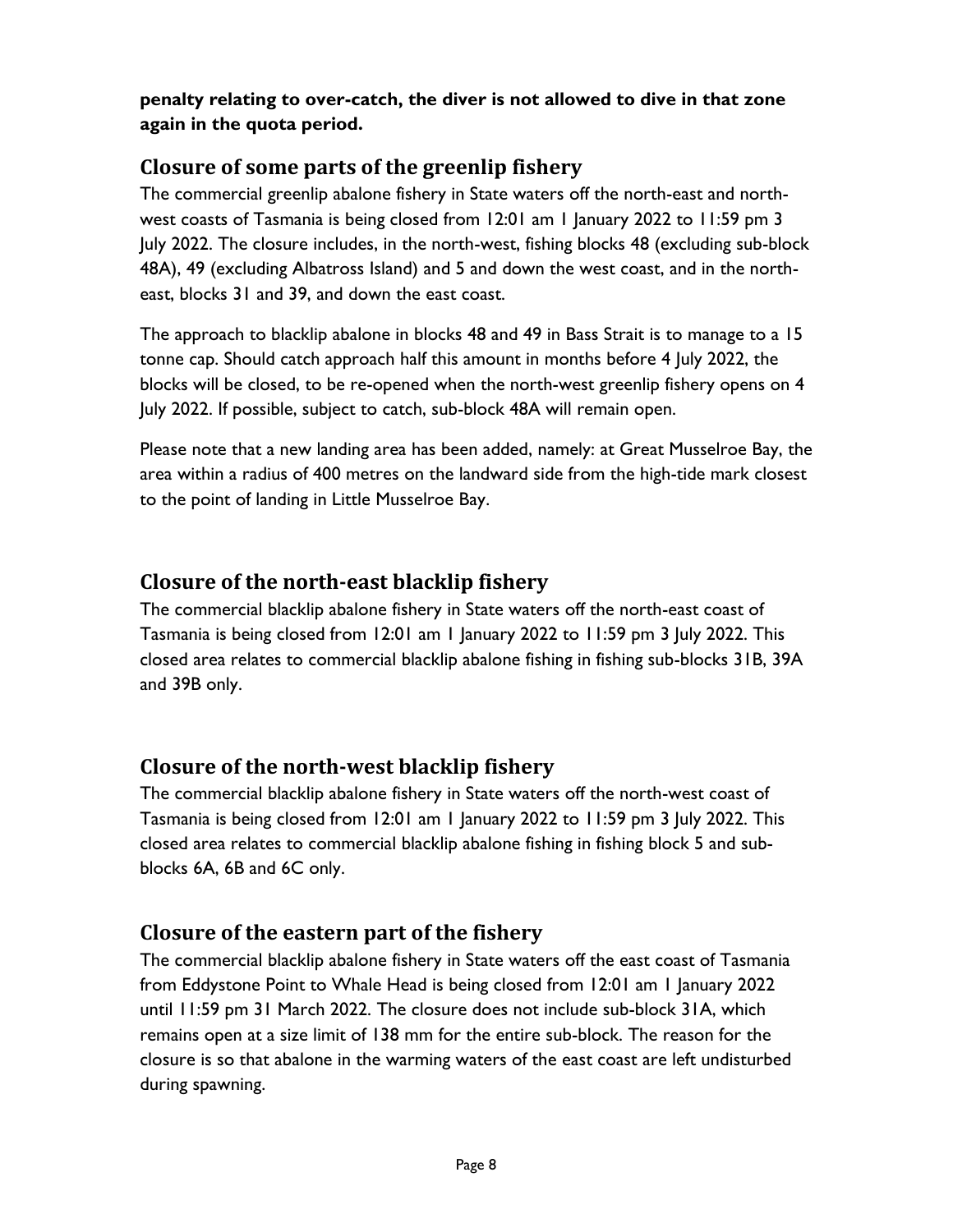Please note that when the eastern part of the fishery opens on 1 April 2022, the following areas will remain closed: **block 16**, and **from Peggys Point (Bicheno) in the north to Cape Pillar in the south**.

NB: you will also need to check for any PST-related closures. NRE and Biosecurity Tasmania closures can be viewed on the Department's website at:

[https://nre.tas.gov.au/sea-fishing-aquaculture/commercial-fishing/abalone-fishery/abalone](https://nre.tas.gov.au/sea-fishing-aquaculture/commercial-fishing/abalone-fishery/abalone-closures)[closures](https://nre.tas.gov.au/sea-fishing-aquaculture/commercial-fishing/abalone-fishery/abalone-closures)

Commonwealth closures can be viewed on its website at:

<https://www.awe.gov.au/>

# <span id="page-8-0"></span>**Taking abalone in a closed area**

Please be aware that taking abalone in a closed area is a serious offence. Less than 100 kilograms of abalone taken illegally is all that is required to put a licence in jeopardy. The last page of this document is provided to assist you keep track of which sub-blocks have been closed during the year. Listed on the page are the known closures for 2022. Take this page and keep it with your dive docket books. As the Department notifies you of further closures during the year, note these on the page. Consult the page as needed.

Moreover, please note that the Department posts all closures on its website at:

[http://nre.tas.gov.au/sea-fishing-aquaculture/commercial-fishing/abalone-fishery/abalone](http://nre.tas.gov.au/sea-fishing-aquaculture/commercial-fishing/abalone-fishery/abalone-closures)[closures](http://nre.tas.gov.au/sea-fishing-aquaculture/commercial-fishing/abalone-fishery/abalone-closures)

**Please be aware that areas of the fishery may also be subject to biosecurity closures from time-to-time resulting, e.g., from harmful algal blooms. Any such closures may be viewed via the following:**

Biosecurity Tasmania website:

[https://nre.tas.gov.au/biosecurity-tasmania/product-integrity/food](https://nre.tas.gov.au/biosecurity-tasmania/product-integrity/food-safety/seafood/shellfish-quality/publications/classification-notices)[safety/seafood/shellfish-quality/publications/classification-notices](https://nre.tas.gov.au/biosecurity-tasmania/product-integrity/food-safety/seafood/shellfish-quality/publications/classification-notices)

Department of Agriculture and Water Resources website:

[https://www.awe.gov.au/biosecurity-trade/export/controlled-goods/fish/industry-advice](https://www.awe.gov.au/biosecurity-trade/export/controlled-goods/fish/industry-advice-notices)[notices](https://www.awe.gov.au/biosecurity-trade/export/controlled-goods/fish/industry-advice-notices)

Finally, please note that the holder of a fishing licence (abalone dive) can not, on a fishing trip, enter the water by swimming or diving in both an open and a closed part of the fishery regarding the same species.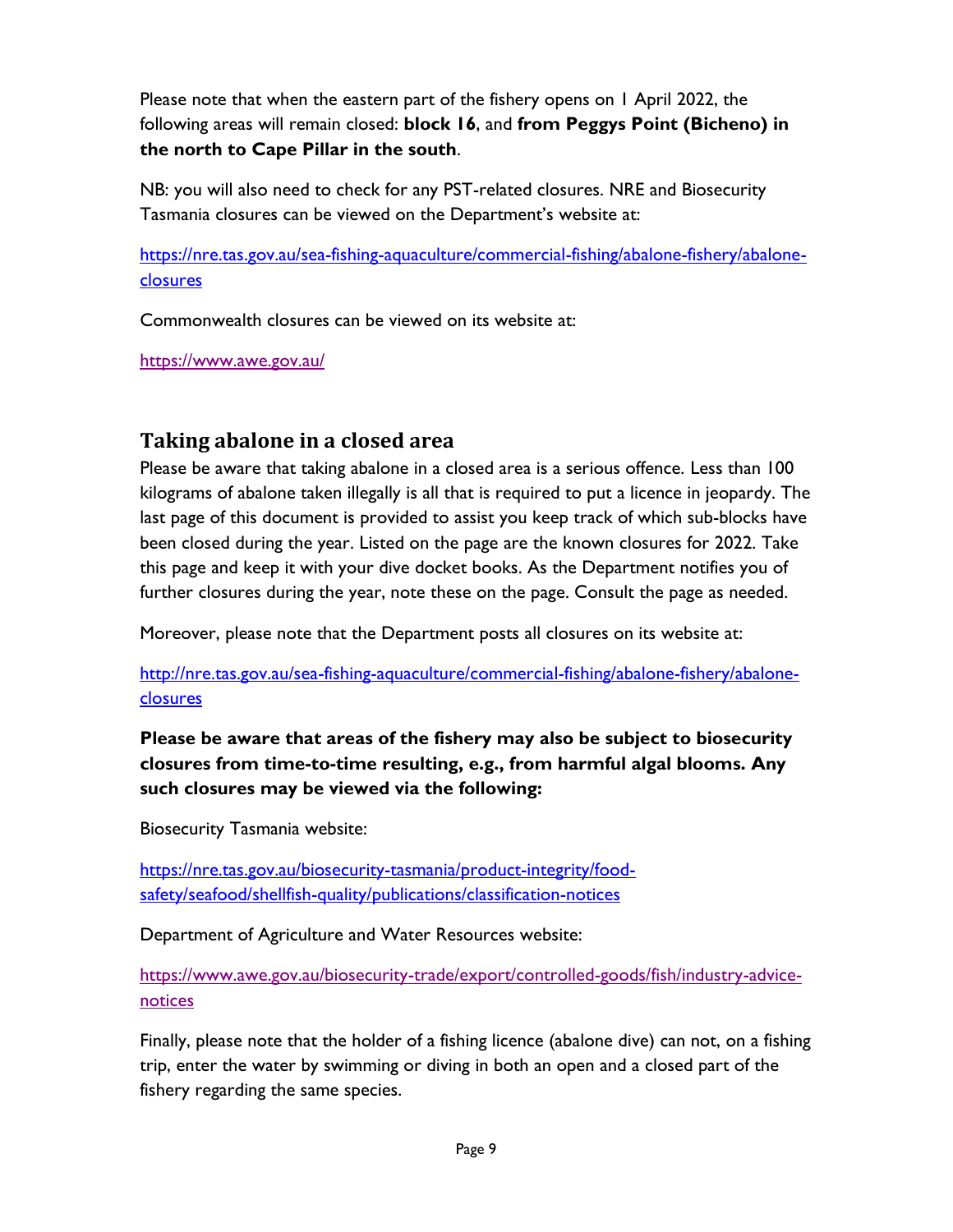# <span id="page-9-0"></span>**All vessels over-nighting must have VMS**

Any vessel used on a fishing trip that finishes on a day after it commenced must be fitted with a VMS that is registered and polling with the Department. (Vessels used from a mother boat need not have a VMS provided the mother boat is fitted with a VMS.) Should you wish to register a VMS with the Department, or check the status of your VMS, please e-mail [MarineCompliance@nre.tas.gov.au](mailto:MarineCompliance@nre.tas.gov.au) and a Fisheries Officer will respond to you as soon as possible.

# <span id="page-9-1"></span>**Vessels over-nighting must do a prior landing report**

The skipper of any vessel on a fishing trip that finishes on a day after it commenced must make a prior landing report to the telephone reporting service. Divers do not need to make this report. The telephone number is as for all other reports (1800 773 243, indial 03 8199 7339). The prior landing report must be made no less than two hours prior to landing.

# <span id="page-9-2"></span>**Any diver driving their fish to a processor must make a post fishing report**

Any diver leaving the landing area with their fish to deliver them to a processor must make a post fishing report to the telephone reporting service, not a movement report. The telephone number is as for all other reports (1800 773 243, in-dial 03 8199 7339). Please note that, before leaving the landing area, part A of the commercial abalone dive docket must be complete; this will require weighing the fish using a certified set of scales.

# <span id="page-9-3"></span>**Spare data loggers at certain police stations**

Spare data loggers have now been placed with geographically strategic police stations throughout Tasmania. Should a diver need to access a spare set of loggers, as a shortterm expediency, they should contact one of the offices below. Please note that unless the need is urgent, the preference is that divers work with IMAS to address any issue with data loggers. On receiving any data loggers from a police station, divers must follow the written instructions that come with those data loggers in their entirety.

Police stations with spare data loggers:

- St Helens 0417 374 144
- Stanley 0408 144 059
- Strahan 0418 994 200
- Hobart (Glenorchy) 0427 655 557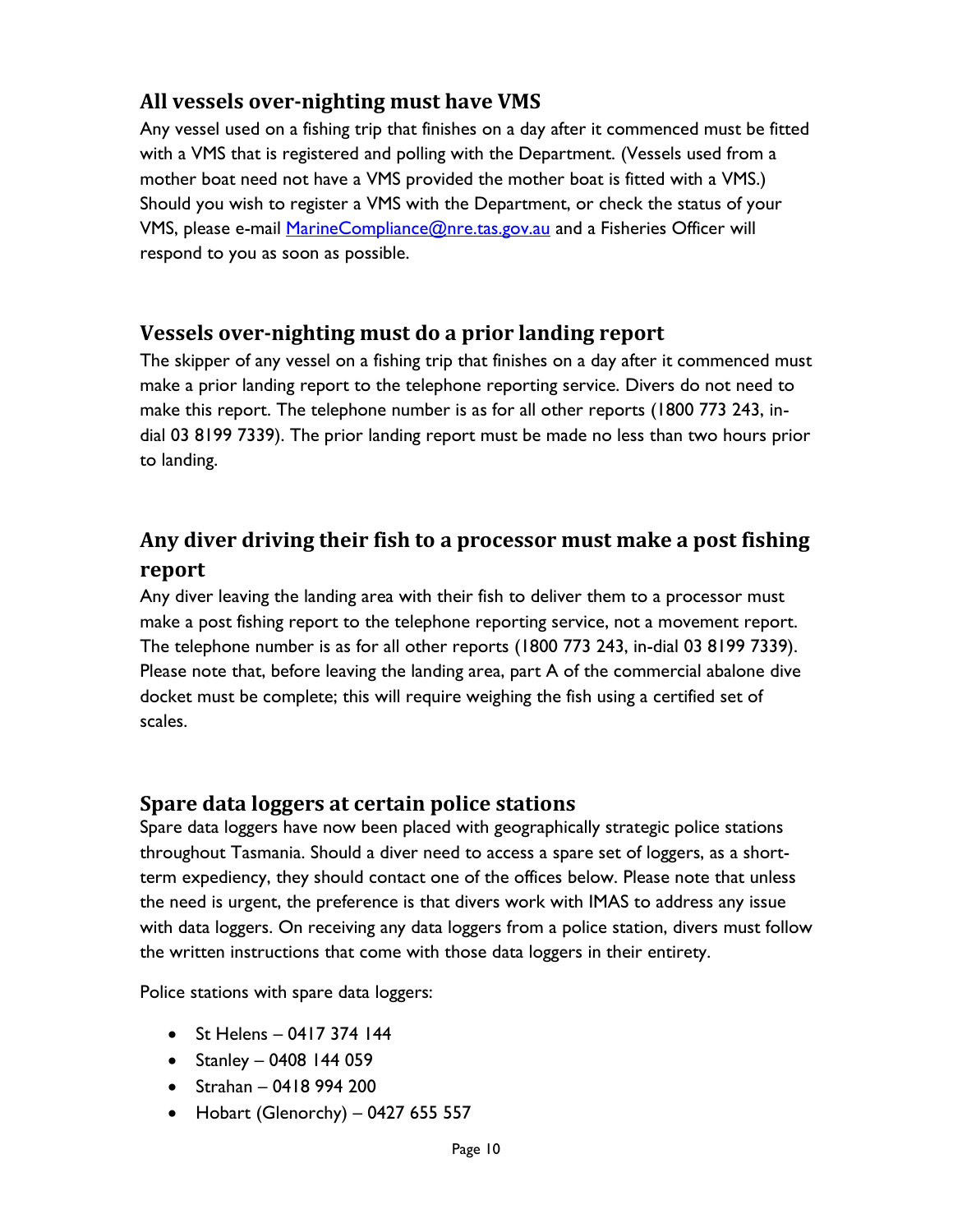- Currie 0427 828 070
- Whitemark 0428 417 857
- George Town 0457 718 534

#### <span id="page-10-0"></span>**Biosecurity**

Divers should acquaint themselves with the contents of the voluntary code of practice for biosecure fishing available on the Tasmanian Abalone Council Ltd's website [\(http://tasabalone.com.au/\)](http://tasabalone.com.au/). For any enquiries, please telephone Matt Bradshaw, Principal Fisheries Management Officer (Dive Fisheries), on 0457 097 534.

# <span id="page-10-1"></span>**Common boundaries**

The lines forming common boundaries of the various parts/zones of the fishery are as follows (Figure 1):

*Woolnorth Point*: An imaginary line running from the northernmost point of Woolnorth Point to the point of latitude 40° 37' 14.40" South, longitude 144° 41' 37.87" East, then running due north to the outer limit of State waters. *Anderson Bay*: An imaginary line beginning where the line of longitude 147° 27' 00" East meets the high-water mark of the north coast of the mainland of Tasmania in Anderson Bay, then running due north until its junction with the line of latitude 40° 39' South, then due east along that line of latitude to the limit of State waters. *Great Musselroe Bay*: An imaginary line from the northern side of the mouth of the Great Musselroe River where Musselroe Bay enters Great Musselroe Bay then 100 metres off the shore around to the northern tip of Musselroe Point then due north up to latitude  $40^{\circ}$  48' South then due east (i.e., you can launch inside the northern zone but fish south of Musselroe Bay in the eastern zone). *Whale Head*: An imaginary straight line running due south from Whale Head. *Wild Wave River*: An imaginary straight line running due west from the mouth of the Wild Wave River near Sandy Cape.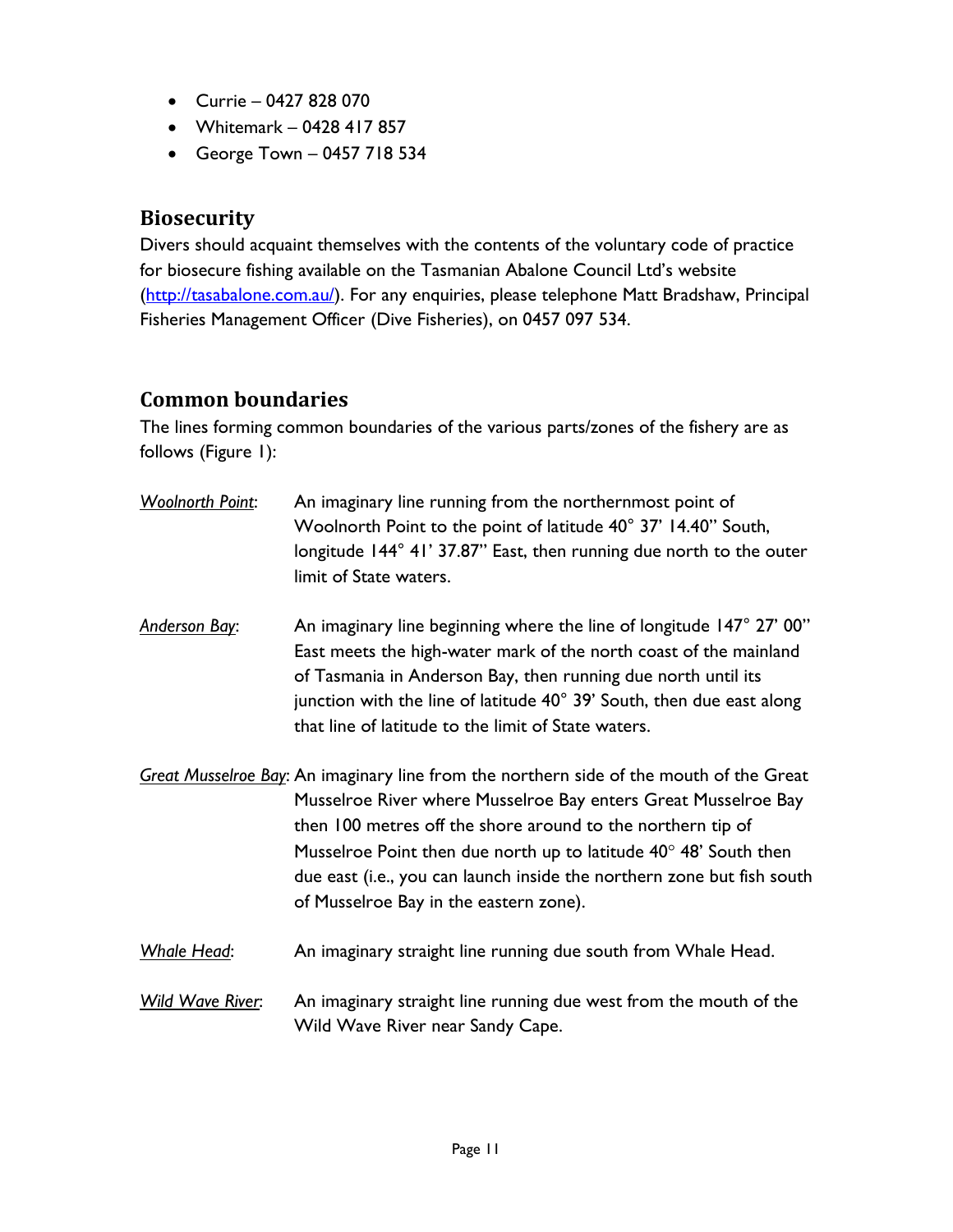#### <span id="page-11-0"></span>**The parts/zones of the fishery**

#### *Eastern*

The east and south-east coast from Great Musselroe Bay in the north to Whale Head in the south.

#### *Western*

The west and south-west coasts from Wild Wave River in the north to Whale Head in the south.

#### *Northern*

The north-west and north-east coasts from Wild Wave River in the north-west to Great Musselroe Bay in the north-east but excluding the area of the Bass Strait zone.

#### *Bass Strait*

The north coast and Bass Strait, including the Furneaux Group of islands, bounded in the west by an imaginary line running from the northernmost point of Woolnorth Point to the point of latitude 40° 37' 14.40" South, longitude 144° 41' 37.87" East, then running due north to the outer limit of State waters and in the east by an imaginary line beginning where the line of longitude 147° 27' 00" East meets the high-water mark of the north coast of the mainland of Tasmania in Anderson Bay, then running due north until its junction with the line of latitude 40° 39' South, then due east along that line of latitude to the limit of State waters.

#### *Greenlip*

Single zone for greenlip abalone with no geographic boundaries in State waters.

#### <span id="page-11-1"></span>**Single zone fishing**

Single zone blacklip abalone fishing applies in the fishery. Fishers are able to take greenlip abalone on a trip in a blacklip zone as long as they fulfill all the requirements for both species. Requirements are as follow:

- Only one blacklip zone can be fished on a fishing trip.
- Divers nominate which blacklip zone is to be fished by prior fishing report and then can only fish that blacklip zone on that trip, including for greenlip abalone.
- Please note that, if part of a dive team that lands greenlip abalone, both divers must complete a greenlip dive docket regardless of whether he or she personally took any greenlip abalone.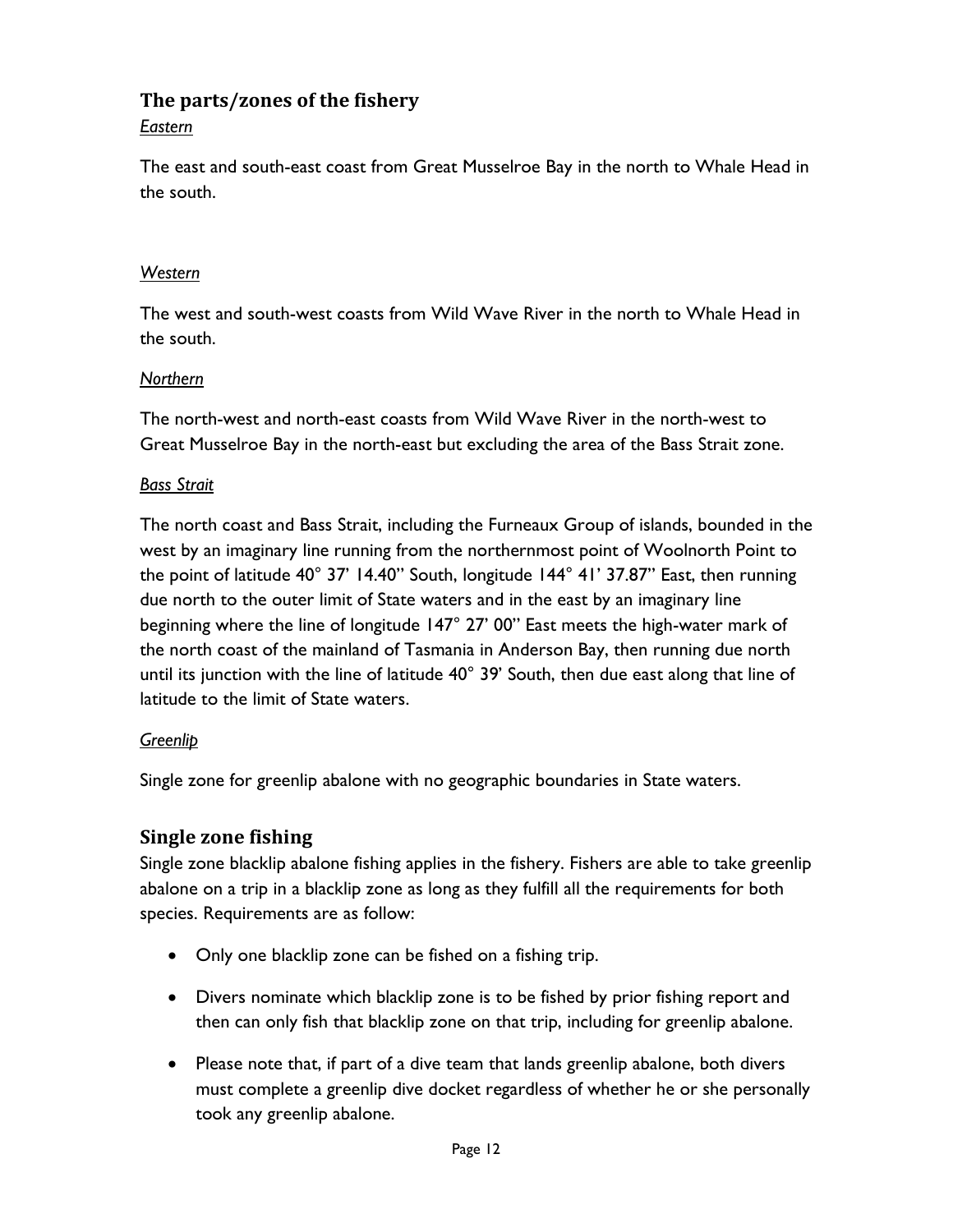- If fishing the eastern zone, fishers must not enter the waters, even on a vessel, of the western zone on that trip.
- For zones other than the northern zone and the Bass Strait zone, divers can start and finish a trip, but not dive, outside that zone.
- Regarding size limits, divers can not bring smaller fish into a larger size limit area unless on a mother boat with a VMS that is polling with the Department.

**NB: Divers can only transfer excess abalone to, or receive excess abalone from, a diver who has been fishing in the same blacklip zone at the time of landing. Be aware that transfer of excess abalone can not be used to bring a diver below 20 per cent excess.** The whole amount of the excess must be transferred to only one other diver. Divers can not receive a transfer of excess abalone if that transfer would take their quota balance below zero.

Divers should be aware, also, that they may make a **changing part of the fishery report** to the reporting service provided they have not taken any abalone on the fishing trip at the time of making the report, no abalone is on the vessel and there has been no diving or swimming beneath the surface of the water on the fishing trip at the time of making the report.

If a diver is not going to undertake the fishing trip reported, the diver must lodge a **cancellation report**, provided the fishing trip has not been started, i.e., a dinghy has not been launched or a mother boat has not left port. The report must be lodged within two hours after the fishing activity was to have started.

*Note on cancellation reports*: If a diver starts a fishing trip and does not dive, a docket must be completed for that fishing trip and all other normal reporting requirements followed.

# <span id="page-12-0"></span>**Size Limits**

#### <span id="page-12-1"></span>**Commercial blacklip**

The following size limits apply to the commercial blacklip abalone fishery: 110 mm, 114 mm; 120 mm; 127 mm; 132 mm; 138 mm and 145 mm (Figure 3).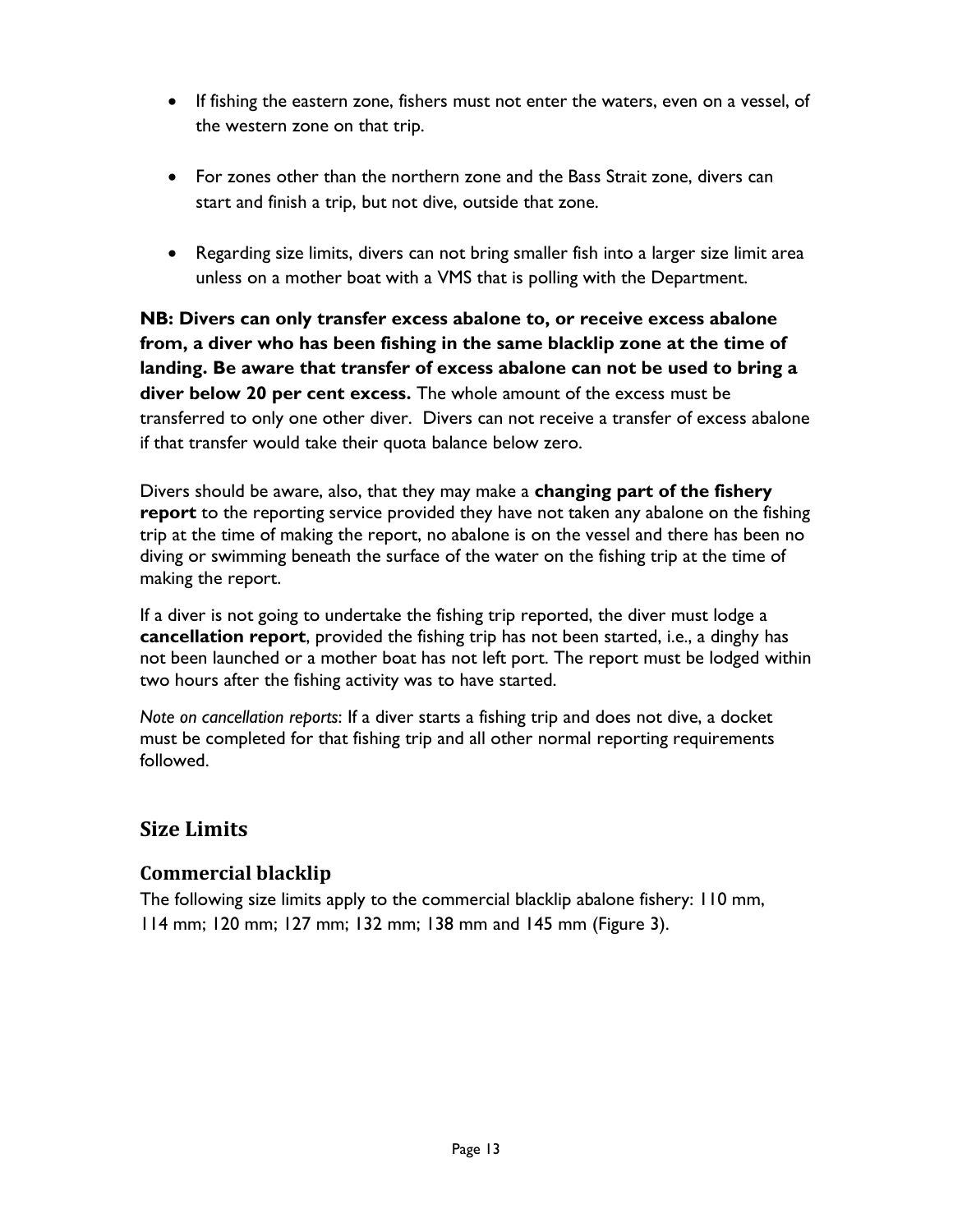

*Figure 3 Commercial size limit areas for blacklip abalone 2022 (please note, lines are illustrative only)*

#### <span id="page-13-0"></span>**Boundaries**

The lines forming the size limit areas are as follow:

| Imaginary straight line due west of the mouth.<br>Wild Wave River: |                                                                                                                                                                                                                                                                                                                                                                                                                   |
|--------------------------------------------------------------------|-------------------------------------------------------------------------------------------------------------------------------------------------------------------------------------------------------------------------------------------------------------------------------------------------------------------------------------------------------------------------------------------------------------------|
| Upper-west blacklip area:                                          | means the area of State waters adjacent to the upper-<br>west coast of Tasmania enclosed by an imaginary line<br>running from the northernmost point of Woolnorth<br>Point to the point of latitude 40° 37' 14.40" South,<br>longitude 144° 41' 37.87" east, then running due north to<br>the line of latitude 40° 16' 58.41" South, then running due<br>west to the line of longitude 144° 26' 18.11" East, then |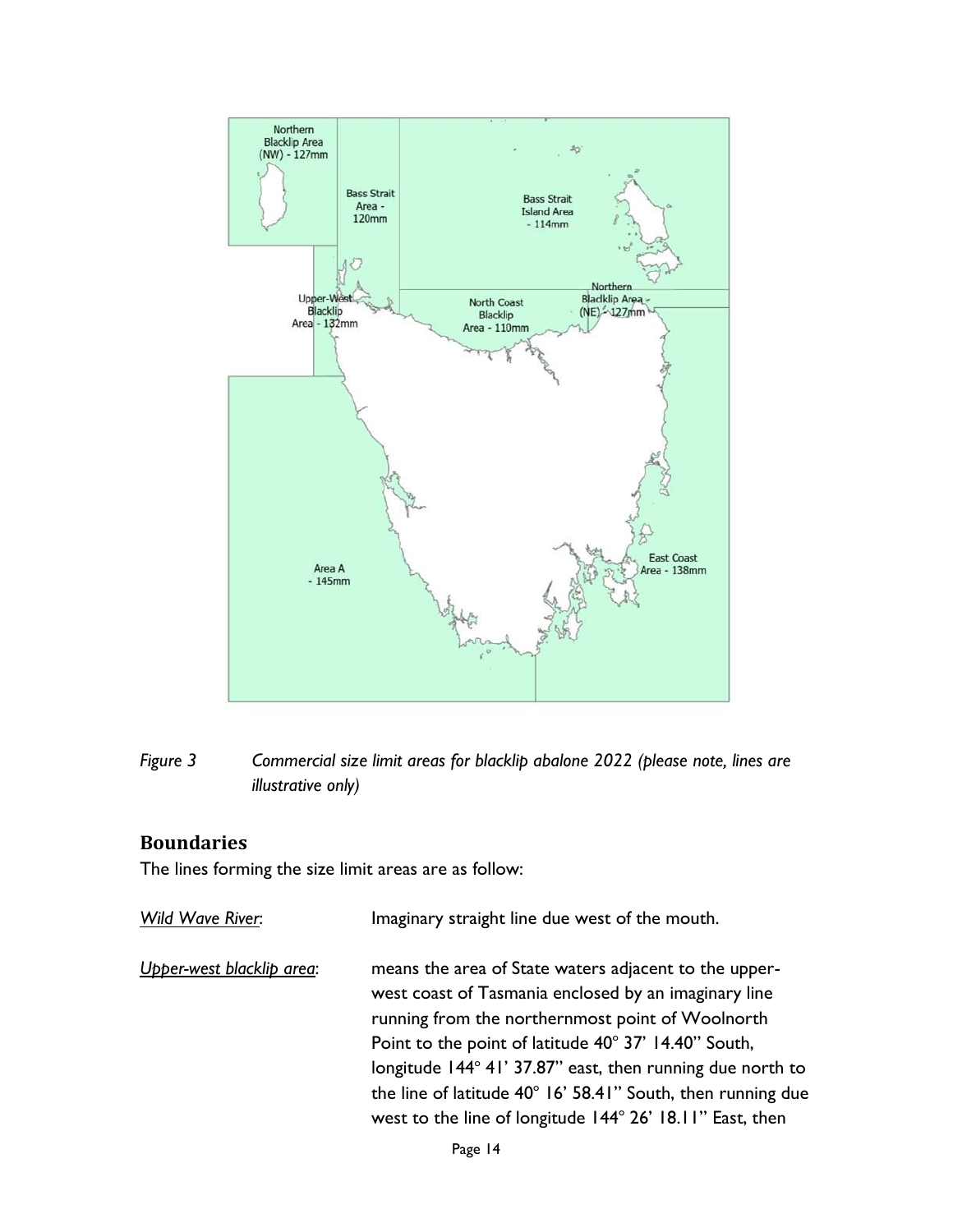running due south to the line of latitude  $41^{\circ}$  21' 58.85" South, then running due east to the mouth of the Wild Wave River near Sandy Cape, and following the line of high water in a generally northerly direction to the point of commencement at Woolnorth Point.

*Great Musselroe Bay*: From the northern side of the mouth of the Great Musselroe River where Musselroe Bay enters Great Musselroe Bay then 100 metres off the shore around to the northern tip of Musselroe Point then due north up to latitude  $40^{\circ}$  48' South then due east, i.e., you can launch inside the northern zone but fish south of Musselroe Bay in the eastern zone (Figure 4).



*Figure 4 Great Musselroe Bay boundary delineating the northern (north-east) (127 mm) and the eastern parts/zones of the commercial abalone fishery (please note, lines are illustrative only)*

| Whale Head:          | A straight line running due south from Whale Head.                                                                          |
|----------------------|-----------------------------------------------------------------------------------------------------------------------------|
| <u>Anderson Bay:</u> | A line beginning in Anderson Bay at longitude $147^{\circ}$ 27'<br>00" East, then running due north until its junction with |
|                      | Page 15                                                                                                                     |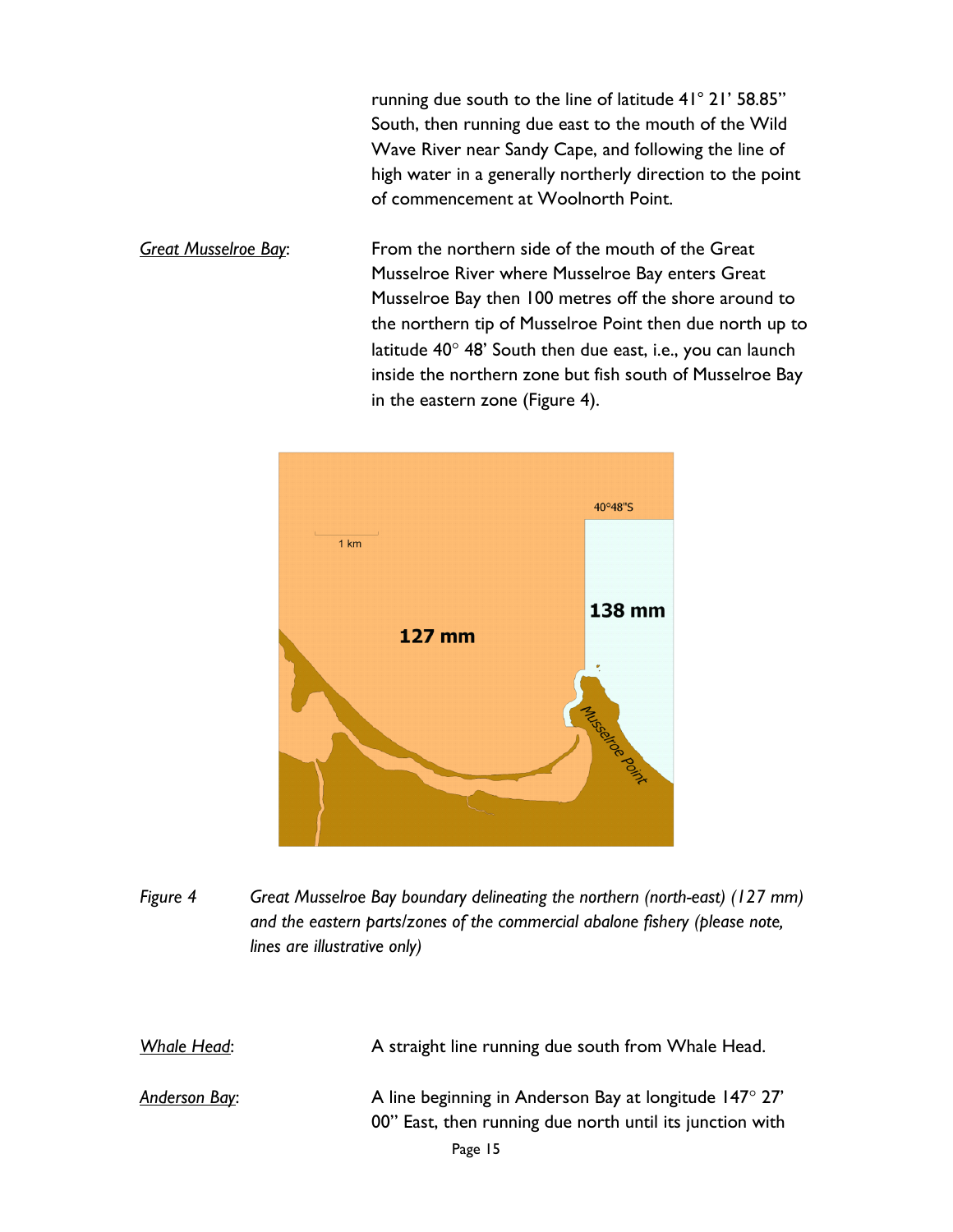|                            | the line of latitude 40° 39' South, then due east along that<br>line of latitude to the limit of State waters.                                                                                                                                                                                                                                                                                                                                                                                                                                                                                                                        |
|----------------------------|---------------------------------------------------------------------------------------------------------------------------------------------------------------------------------------------------------------------------------------------------------------------------------------------------------------------------------------------------------------------------------------------------------------------------------------------------------------------------------------------------------------------------------------------------------------------------------------------------------------------------------------|
| Cowrie Point:              | The line of longitude $145^\circ$ 22' 42" East near Cowrie<br>Point.                                                                                                                                                                                                                                                                                                                                                                                                                                                                                                                                                                  |
| North coast blacklip area: | means the area of State waters adjacent to the north<br>coast of mainland Tasmania bounded by an imaginary line<br>starting at the point where the line of longitude 145° 22'<br>42" East meets the high-water mark near Cowrie Point<br>and running due north along that line of longitude until its<br>junction with the line of latitude 40° 39' 00" South, then<br>due east along that line of latitude until its junction with<br>the line of longitude 147° 27' 00" East and then due south<br>along that line of longitude to the high-water mark of the<br>north coast of the mainland of Tasmania in <b>Anderson</b><br>Bay. |
| <b>Woolnorth Point:</b>    | An imaginary line running from the northernmost point of<br>Woolnorth Point to the point of latitude 40° 37' 14.40"<br>South, longitude 144° 41' 37.87" East, then running due<br>north to the outer limit of State waters (western<br>boundary of 120 mm blacklip size limit).                                                                                                                                                                                                                                                                                                                                                       |
|                            | An imaginary line from the northernmost point of<br>Woolnorth Point to the point of latitude 40° 37' 14.40"<br>South, longitude 144° 41' 37.87" East, then running due<br>north to the line of latitude 40° 16' 58.41" South, and<br>running due west to the limit of State waters (southern<br>boundary of 127 mm blacklip size limit for King Island).                                                                                                                                                                                                                                                                              |

#### <span id="page-15-0"></span>**The areas**

*110 mm area*

110 mm applies along the central north coast between the Cowrie Point boundary and the Anderson Bay boundary, i.e., to the north coast blacklip area.

#### *114 mm area*

114 mm applies in part of Bass Strait, including the Furneaux Group of islands, namely blocks 32, 33, 34, 35, 36, 37, 38, 50, 51, 52, 53, 54, 55, 56 and 57.

#### *120 mm area*

120 mm applies in part of Bass Strait in blocks 47, 48 and sub-blocks 49A, 49B and 49C.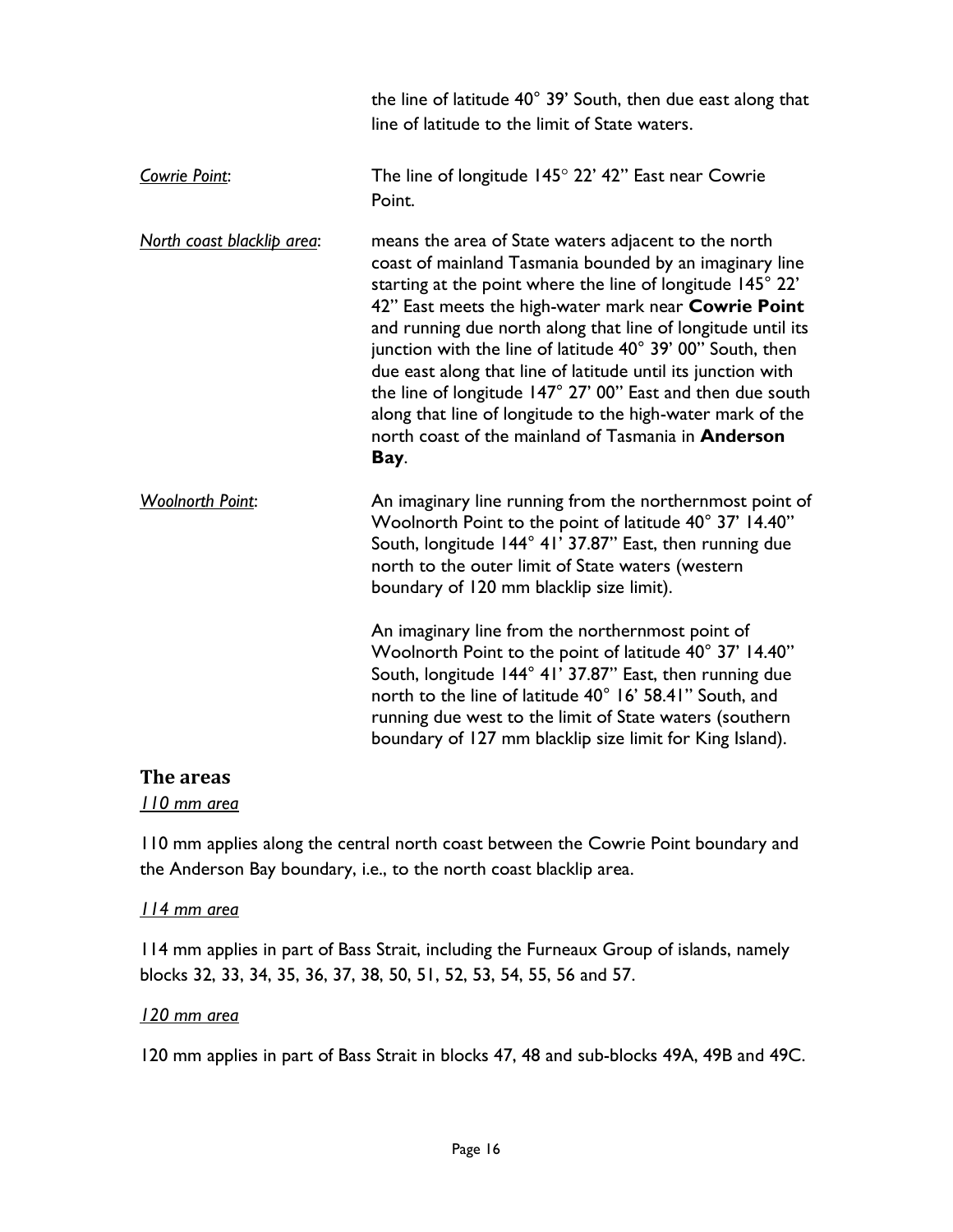#### *127 mm area*

127 mm applies in the north-east between Great Musselroe Bay and the Anderson Bay boundary.

127 mm applies around King Island.

#### *132 mm area*

132 mm applies off the north-west coast from Wild Wave River north as far as Albatross Island.

#### *138 mm area*

138 mm applies on the east and south-east coasts between Great Musselroe Bay and Whale Head.

#### *145 mm area*

145 mm applies on the west and south-west coasts from Wild Wave River to Whale Head.

# <span id="page-16-0"></span>**Commercial greenlip**

For the commercial greenlip abalone fishery, 145 mm applies Statewide except for:

- Waters around **King Island** where 150 mm applies (note that greenlip abalone smaller than 150 mm can not be taken into the 150 mm area).
- The **north coast greenlip area** where 132 mm applies (note that greenlip abalone smaller than 145 mm can not be taken or possessed on State waters outside the north coast greenlip area). Please note that the north coast greenlip area extends east as far as the eastern boundary of sub-block 41 in Anderson Bay. Greenlip abalone may be taken at 132 mm in sub-blocks 41, 42, 43, 44, 45, 46, 47 and the eastern side of sub-block 48A (Perkins Bay) (Figure 5 and Figure 6).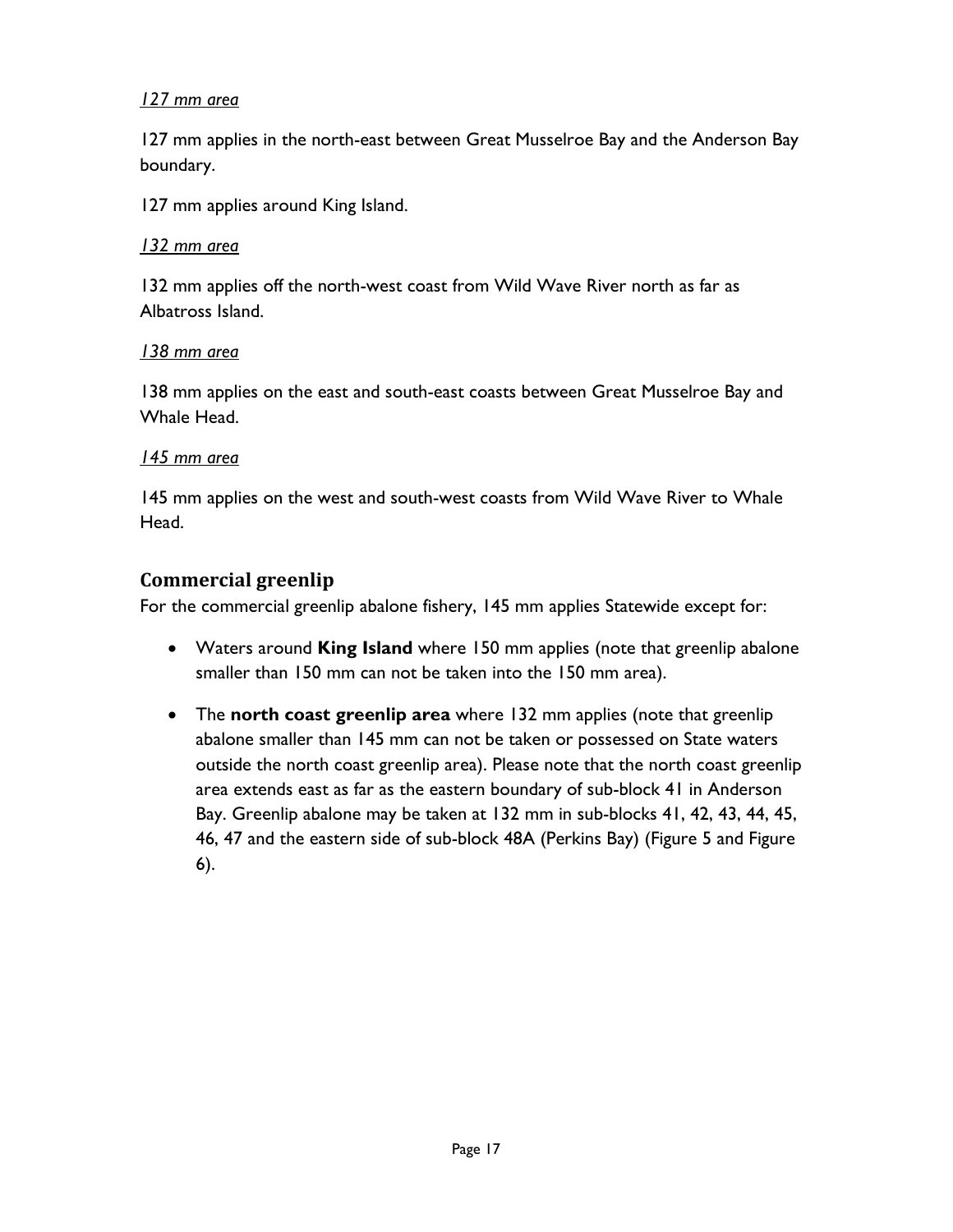

*Figure 5 North coast greenlip area (please note, lines are illustrative only)*



*Figure 6 North coast greenlip area regarding Perkins Bay (please note, lines are illustrative only)*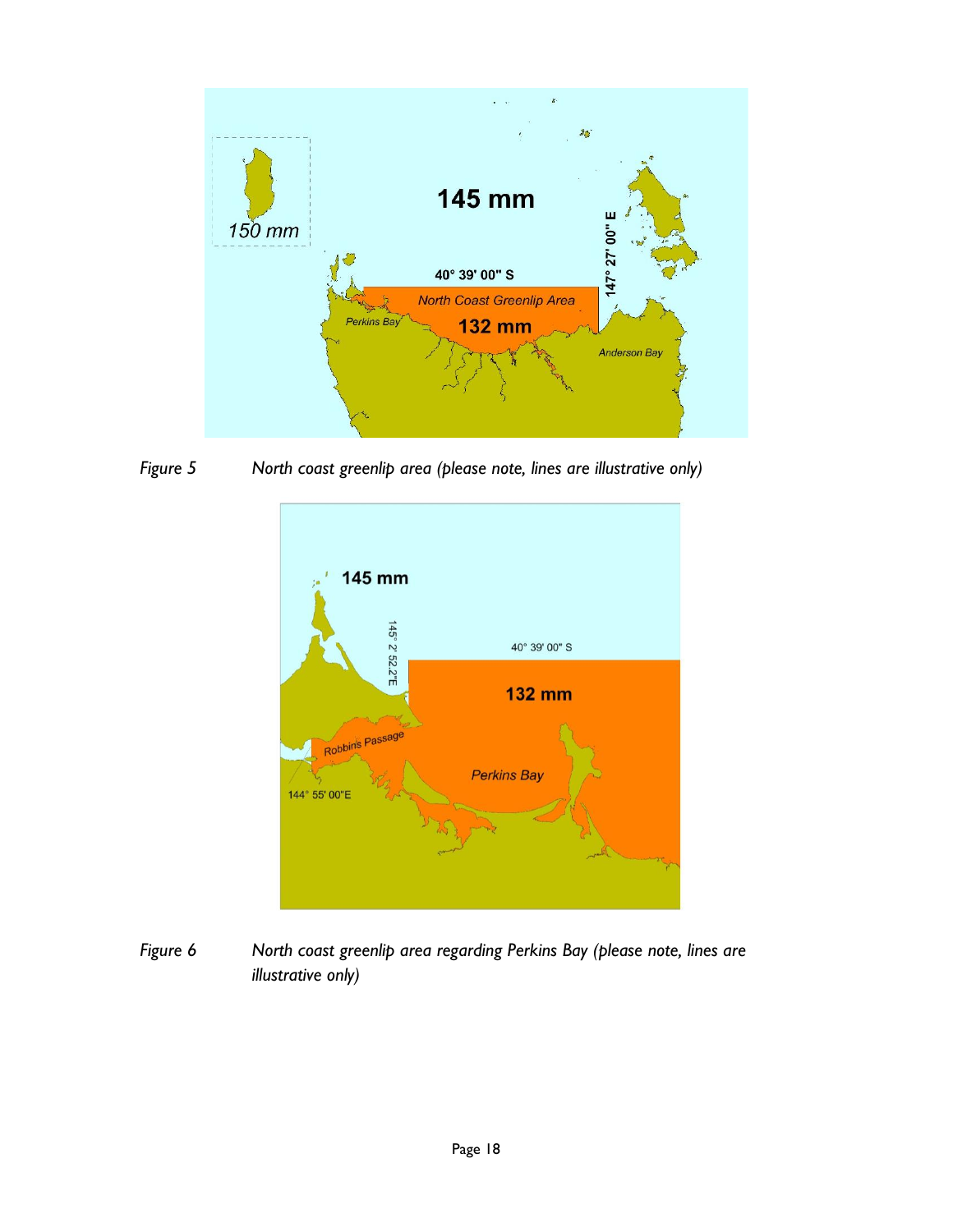# <span id="page-18-0"></span>**Fishing in the northern zone**

- The northern zone does not include the Bass Strait zone.
- You can fish greenlip on a northern zone fishing trip provided all the requirements for fishing blacklip (and greenlip) are fulfilled. If you fish the northern zone you can not fish any other blacklip zone on that trip.
- Due to the change in size limit at Arthur River being removed, the western boundary of the northern **AREA** has been aligned with the northern **ZONE/PART** boundary at Wild Wave River. The northern **AREA** relates to movement and reporting.

In divers' prior fishing report, divers are asked to state which **ZONE/PART** of the fishery they intend to fish. By answering "**northern**", divers are indicating they intend to fish somewhere from Wild Wave River to Great Musselroe Bay, excluding the Bass Strait part of the fishery.

The next question asks divers who are fishing in the northern **AREA** whether they intend to take abalone less than 132 mm. If divers are fishing either the King Island area or the north-east area they should answer "yes" to this question, unless they intend only to take abalone greater than 132 mm. Divers fishing from Wild Wave River to Albatross Island should answer "no".

- Divers must start and finish trips in the northern area (with provisions to allow mother boats to start and finish outside the area [see below]).
- Divers must launch and retrieve between Wild Wave River and Great Musselroe Bay (unless on a mother boat).
- Divers must not leave the northern area within a fishing trip (unless on a mother boat) or take fish or dive outside the northern area when on such a trip.

#### <span id="page-18-1"></span>**Fishing the northern zone at 127 mm**

- Divers may fish the northern zone at 127 mm around King Island and in sub-blocks 31B, 39A, 39B, 40A, 40B and 40C.
- Divers must not take or possess any blacklip abalone less than 127 mm.
- Divers must launch and retrieve between Wild Wave River and Great Musselroe Bay (unless on a mother boat).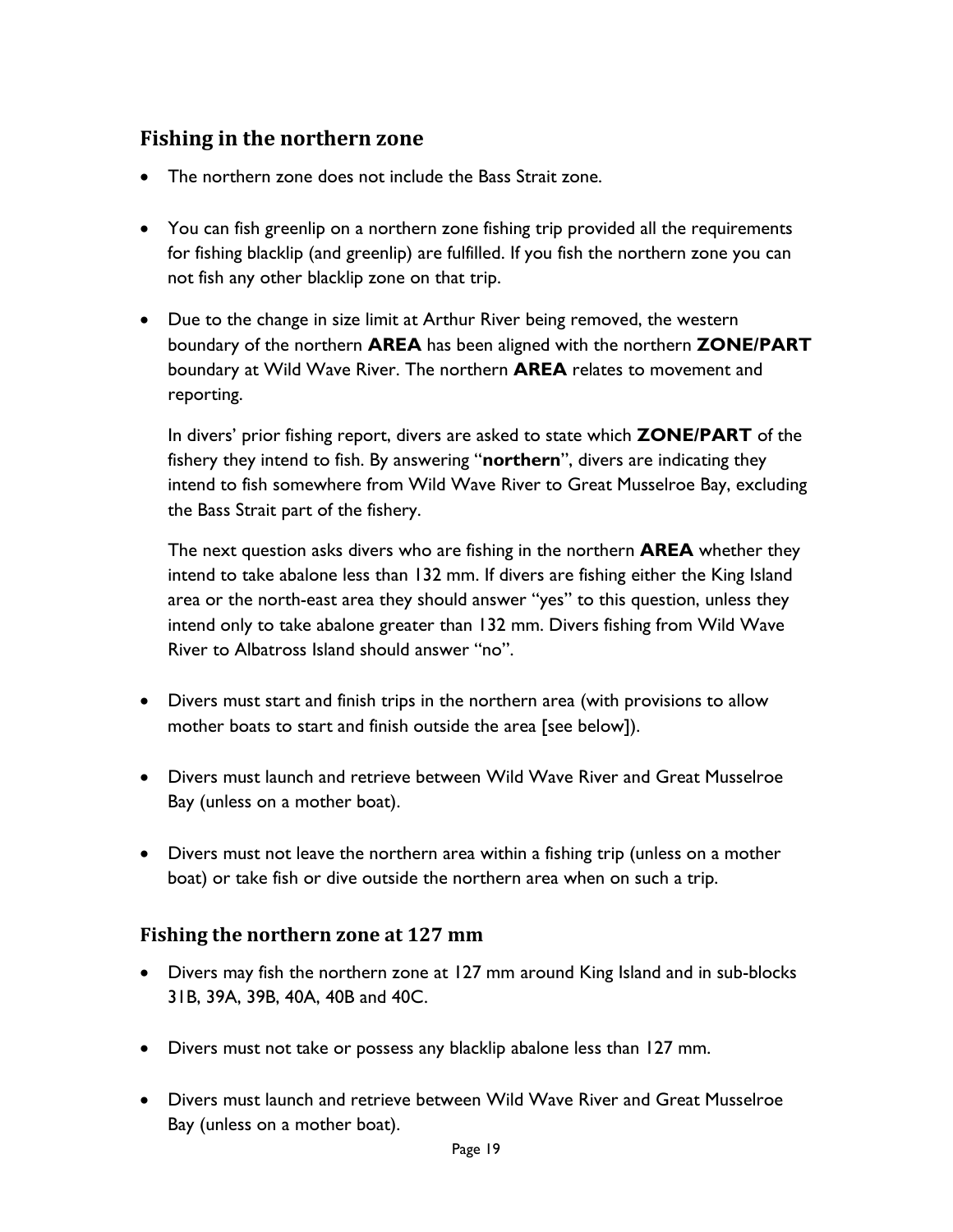#### <span id="page-19-0"></span>**Fishing the northern zone at 132 mm**

- Divers may fish the northern zone at 132 mm in sub-blocks 5A, 5B, 5C, 5D, 6A, 6B 6C and 49D (from Wild Wave River north to Albatross Island) (see Figure 2 for boundaries of sub-block 49D).
- Divers must not take any blacklip abalone less than 132 mm.
- Divers must launch and retrieve between Wild Wave River and Great Musselroe Bay (unless on a mother boat).
- Divers may not enter the water south of Wild Wave River (unless on a mother boat).

#### <span id="page-19-1"></span>**Mother boats in the northern area**

#### *Divers on a mother boat in the northern area*

- All divers on a mother boat must nominate the same zone.
- If the mother boat starts the trip outside the northern area, intending to fish the northern area, the diver must complete the prior-fishing report before the vessel leaves port (prior-fishing reports should always be done before the diver commences the fishing trip).
- No fishing or diving may be undertaken before the mother boat enters the zone nominated to be fished.
- The trip must be completed within the northern area unless the leaving area requirements for mother boats set out below are fulfilled.

#### *Mother boat operators in the northern area*

- If starting a trip to fish the northern area from outside that area, the supervisor of the mother boat must complete a leaving port report to the telephone service before leaving port.
- No such report is required if starting the trip inside the area.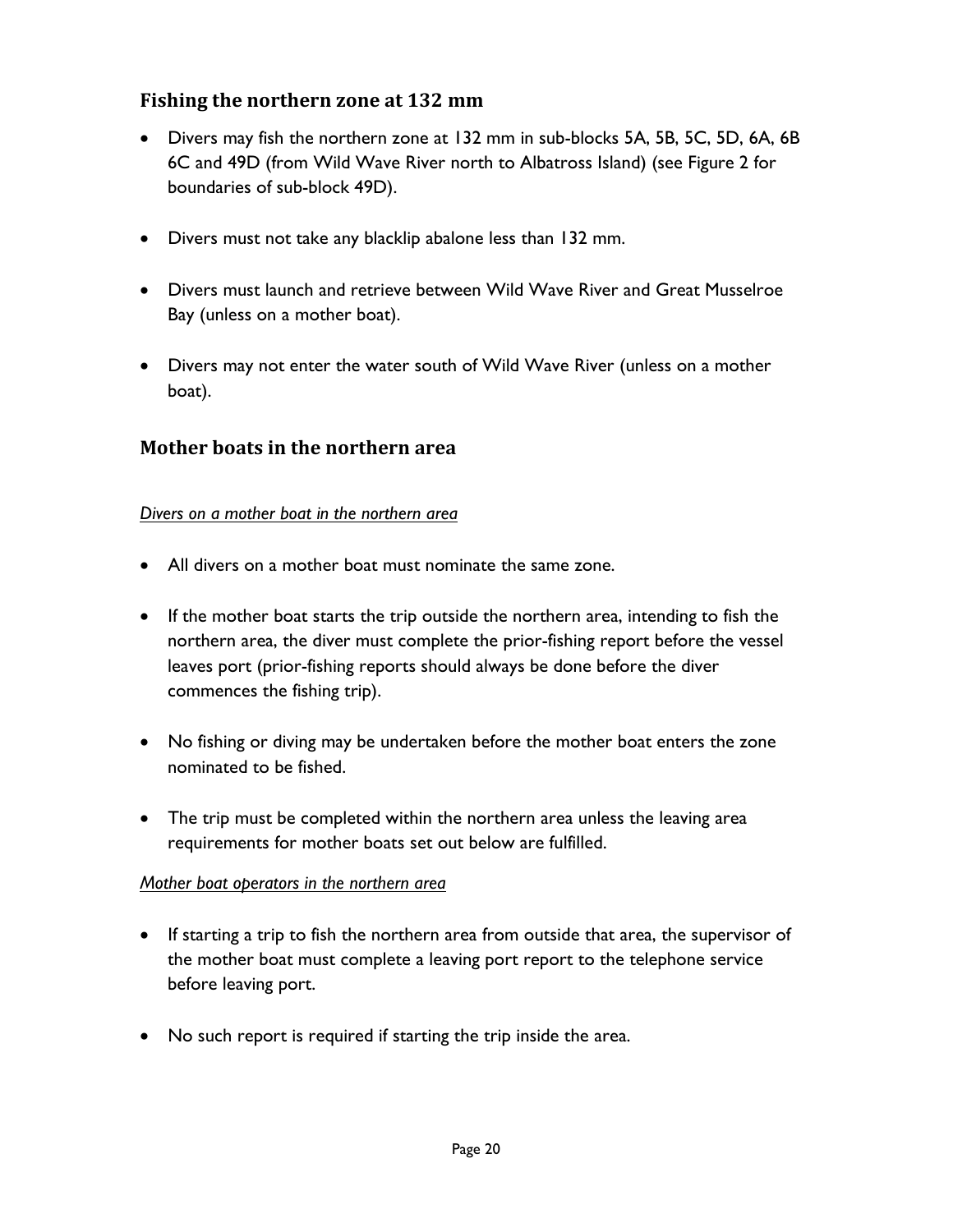- No fishing may be undertaken before entering the northern zone, there must be no abalone on the vessel before entering the zone, and all dinghies must be securely fastened onboard the boat while travelling to the fishing zone.
- Mother boats can finish a northern fishing trip outside the northern area under the following conditions:
	- 1. the supervisor of the mother boat completes a leaving area report to the reporting service no less than two hours before leaving the area;
	- 2. on the east coast, the boat does not go south of St Helens Point other than in Georges Bay;
	- 3. if fishing the northern zone, mother boats can traverse through the western zone provided the boat does not go south of Strahan further than Yellow Bluff in Macquarie Harbour, but only with abalone of a legal minimum length of 132 mm or greater;
	- 4. the vessel is fitted with VMS that is operating according to Department procedure;
	- 5. all dinghies are securely fastened on the mother boat while in waters not in the northern area; and
	- 6. the mother boat proceeds directly to port after leaving the northern area.

Note: these arrangements allow 127 mm fish to be taken out of the area at the eastern boundary to St Helens, and 132 mm fish to be taken to Strahan. These arrangements do not allow fish smaller than 132 mm to be taken to Strahan.

#### *Note for starting and finishing a trip in the northern zone*

The requirement to start and finish a fishing trip within the northern area boundaries allows both divers and mother boats to start and finish trips between Wild Wave River and Great Musselroe Bay, including those waters within the Bass Strait area.

However, if any diving is undertaken, or any fish are taken in the Bass Strait zone, this constitutes a Bass Strait trip not a northern zone trip and all the requirements for fishing the Bass Strait zone apply (both zones can not be fished on the same trip).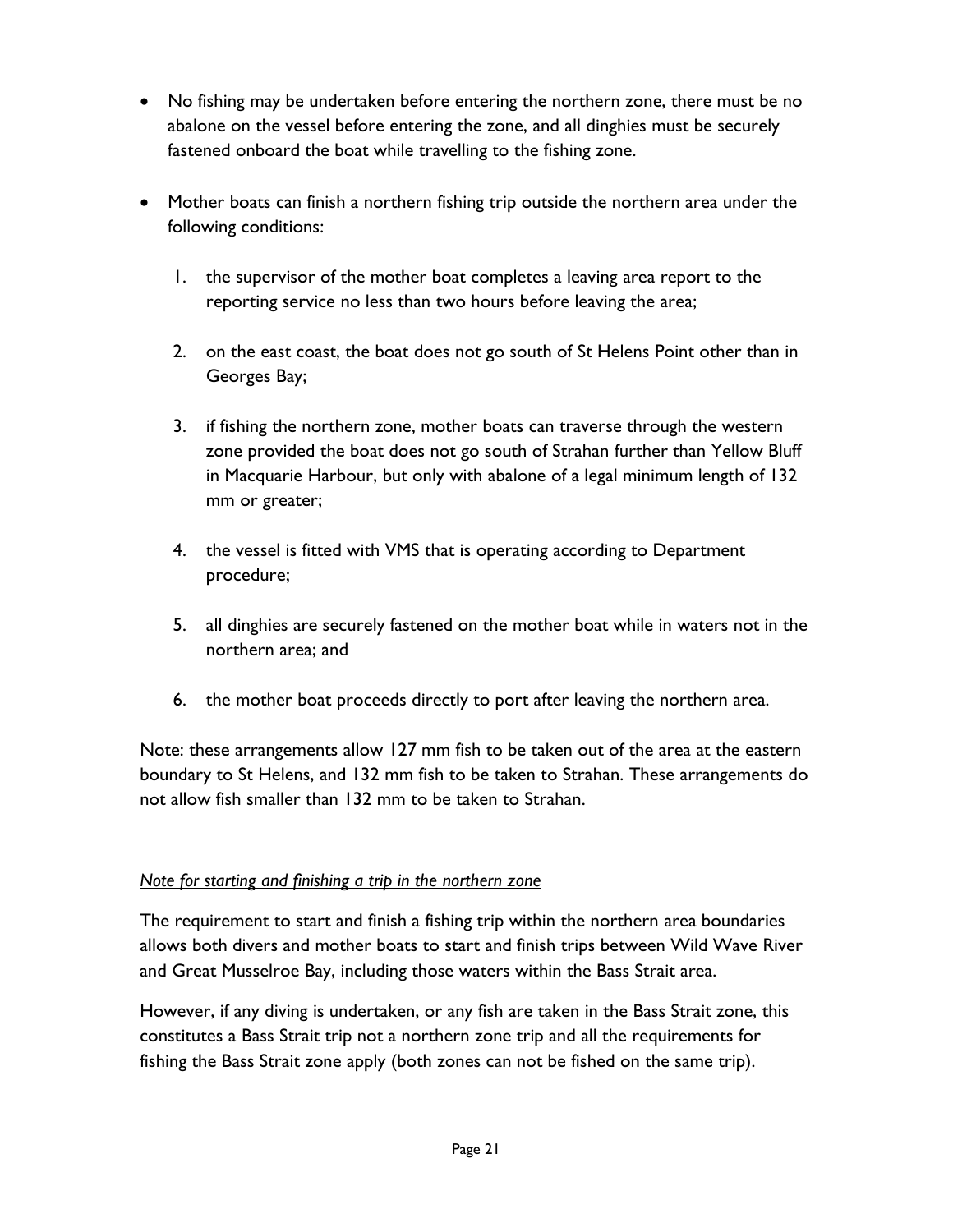In other words, if undertaking a northern zone trip, it is illegal to undertake any diving, or to take any abalone in the Bass Strait zone. No abalone below 127 mm can be taken or possessed on a northern zone trip launching or retrieving in the Bass Strait zone.

For divers, these arrangements mean they can start a northern trip within the Bass Strait area without a leaving port report and finish a trip in the Bass Strait area without a leaving area report or a VMS being required.

# <span id="page-21-0"></span>**Fishing in the Bass Strait zone**

Please note that compliance with Commonwealth requirements is needed to transit any Commonwealth marine reserve, a number of which come to within three nautical miles of the Tasmanian coast. For example, compliance is almost certainly required to dive in the Northern Bass Strait Region in respect of the Beagle Commonwealth Marine Reserve.

Please be aware that class approvals have now replaced general approvals. That is, commercial fishing operations are now allowed through a single class approval. Under the class approval there is no need for commercial fishers to register to be approved. The class approval sets out the Network management zones where commercial fishing can occur, fishing methods that can be used, and the conditions that commercial fishers need to follow when fishing in the South-east Commonwealth Marine Reserves Network. It is important that commercial fishers make themselves aware of the conditions contained in the class approval and comply with these conditions when operating in the South-east Commonwealth Marine Reserves Network.

For those operating a vessel with a VMS, there is a free geo-fencing service available.

Details are on the Commonwealth website at: <http://www.environment.gov.au/topics/marine/marine-reserves/south-east/management>

#### <span id="page-21-1"></span>**Fishing in the north coast blacklip area**

Commercial fishing for blacklip abalone in blocks 41-46 is at 110 mm.

110 mm blacklip abalone can not be possessed west of Cowrie Point.

#### <span id="page-21-2"></span>**Operational restrictions**

• Single blacklip zone fishing applies in the Bass Strait zone (you can fish greenlip on the same trip provided all the requirements for fishing blacklip and greenlip abalone are fulfilled).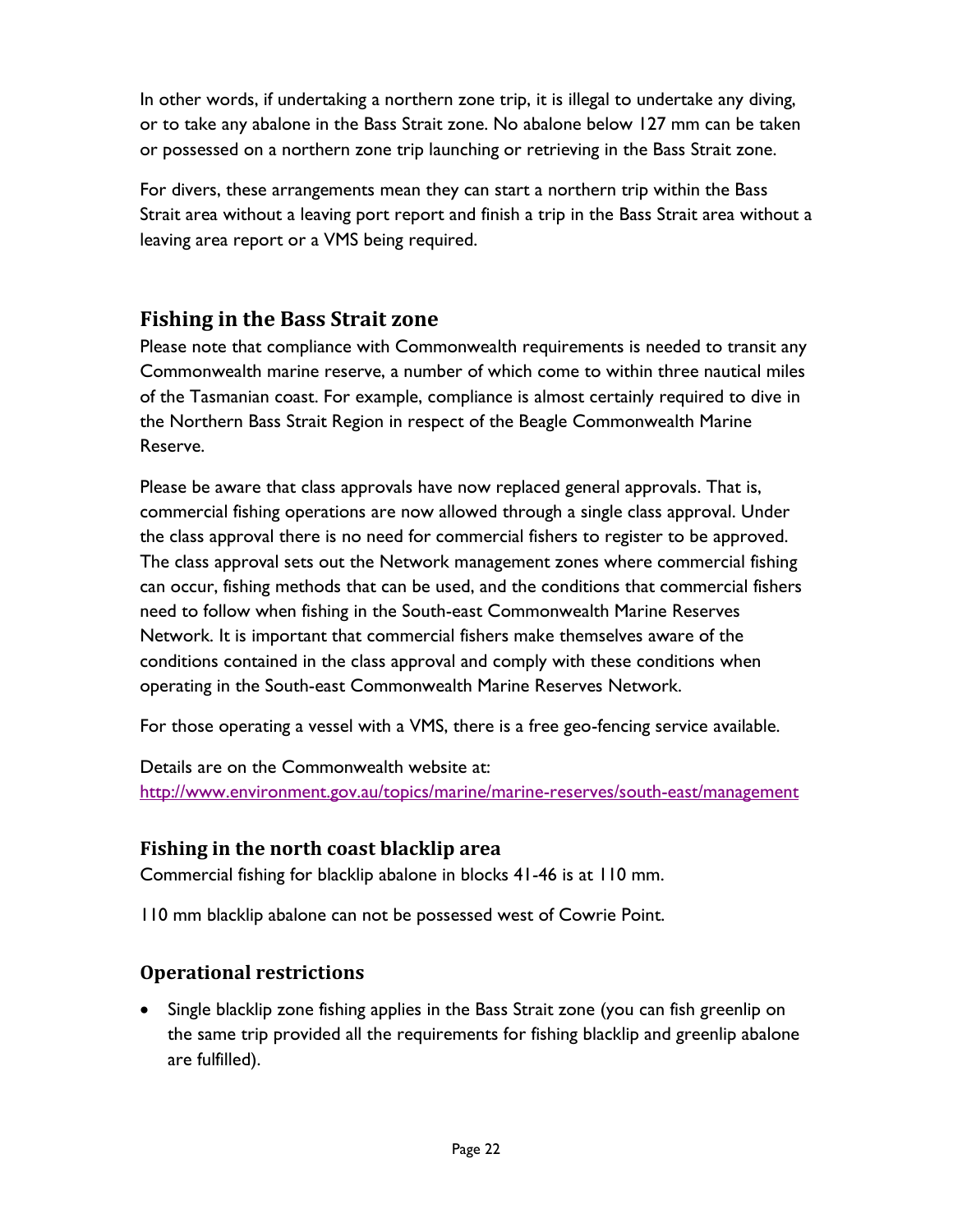• Divers must start and finish trips in the Bass Strait zone (with some provisions to allow mother boats to start and finish trips outside the zone [see below]).

# <span id="page-22-0"></span>**To fish the Bass Strait zone**

- In the prior fishing report, divers must nominate that they will fish the Bass Strait zone.
- Divers must depart from and return to a designated port within the Bass Strait area (unless on a mother boat). Please note that three new ports have been designated for the enlarged area, namely: Stanley, Smithton and Woolnorth Anchorage. Note that the temporary addition of Montagu to the list of designated ports in the Bass Strait zone, due to the unavailability of Woolnorth Anchorage, has ceased for 2022 due to access to Woolnorth Anchorage having been restored.
- On a fishing trip in the Bass Strait area, divers must not leave the Bass Strait area (unless on a mother boat) or take fish or dive outside the Bass Strait area.

#### <span id="page-22-1"></span>**Mother boats in the Bass Strait zone**

#### *Divers on a mother boat in the Bass Strait zone*

- All divers on a mother boat must nominate the same zone.
- If the mother boat starts the trip outside the Bass Strait area intending to fish the Bass Strait zone, divers must complete the prior fishing report before the vessel leaves port (prior-fishing reports should always be done before the diver commences the fishing trip).
- No fishing or diving may be undertaken before the mother boat enters the Bass Strait zone.
- The trip must be completed within the Bass Strait area unless the leaving area requirements for mother boats described below are fulfilled.
- No fishing or diving on the trip can be undertaken after leaving the Bass Strait zone.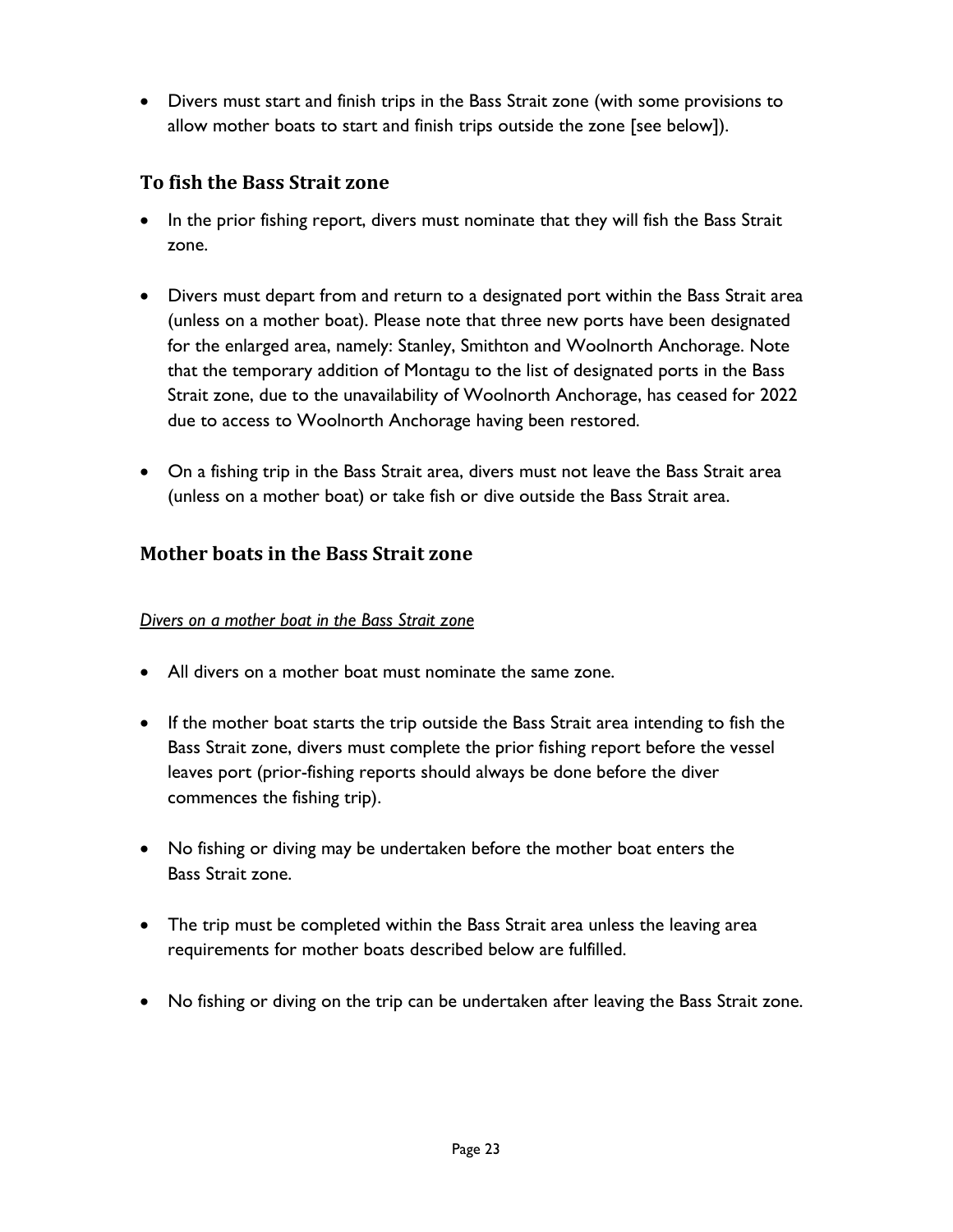#### *Mother boat operators in the Bass Strait zone*

- If starting a trip to fish the Bass Strait zone from outside that zone, the supervisor of the mother boat must complete a leaving port report to the telephone service before leaving port.
- No such report is required if starting the trip inside the zone.
- No fishing may be undertaken before entering the Bass Strait zone, there must be no abalone on the vessel before entering that zone, and all dinghies must be securely fastened onboard the boat while travelling to the Bass Strait zone.
- Mother boats can finish a Bass Strait trip outside the Bass Strait zone under the following conditions:
	- 1. there is no possession of blacklip abalone smaller than 110 mm;
	- 2. the supervisor of the mother boat completes a leaving area report to the reporting service no less than two hours before leaving the zone;
	- 3. on the east coast, the boat does not go south of St Helens Point except in the waters of Georges Bay;
	- 4. the vessel is fitted with VMS that is operating according to Department procedure;
	- 5. all dinghies are securely fastened on the mother boat while in waters not in the Bass Strait zone; and
	- 6. the mother boat proceeds directly to port after leaving the Bass Strait zone.

#### <span id="page-23-0"></span>**Vessel monitoring systems and designated ports in the Bass Strait zone**

The holder of a fishing licence (abalone dive) must not undertake a fishing trip on a fishing vessel during which the holder takes, or intends to take, blacklip abalone in the Bass Strait part of the fishery unless:

- That vessel is fitted with an operating vessel monitoring system; or
- That vessel is transported on and operates from a mother boat fitted with an operating vessel monitoring system; transportation includes to and from areas of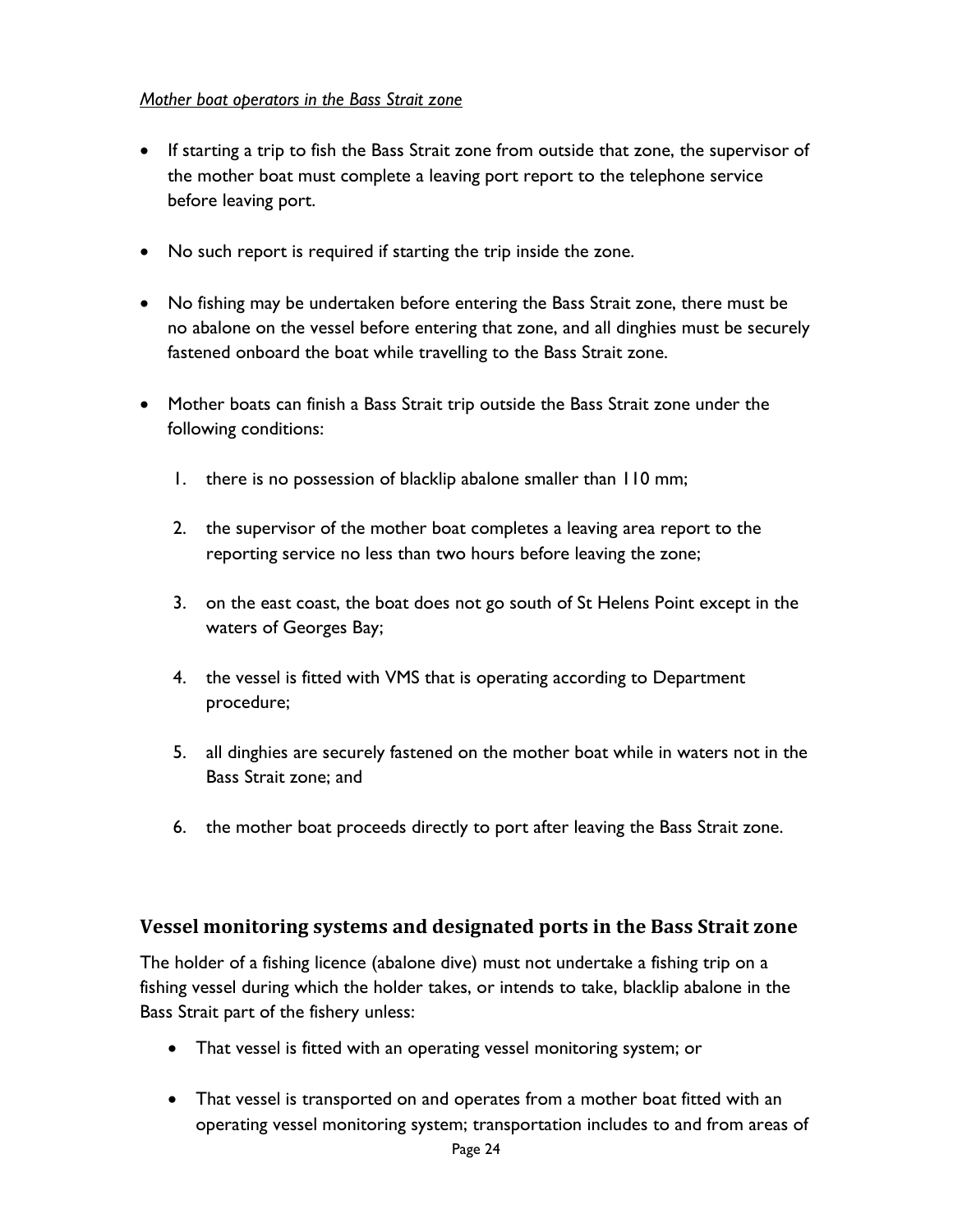fishing as well as the carriage, storage and transportation to the port of unloading of all abalone taken by that holder on that fishing trip; in other words, dinghies without a VMS can be used from a mother boat fitted with a VMS (note that the mother boat must transport and unload all the abalone taken); or

• That vessel departs from and returns to a designated port; where:

| $\alpha$                           |                                     |  |  |
|------------------------------------|-------------------------------------|--|--|
| Killiecrankie on Flinders Island   | North East River on Flinders Island |  |  |
| Lady Barron on Flinders Island     | <b>Bridport</b>                     |  |  |
| Tam O'Shanter Bay (Lulworth)       | Georgetown                          |  |  |
| Low Head                           | Beauty point                        |  |  |
| <b>Port Sorell</b>                 | Devonport                           |  |  |
| <b>Burnie</b>                      | Wynyard                             |  |  |
| Sisters Beach                      | Smithton                            |  |  |
| <b>Stanley</b>                     | <b>Woolnorth Anchorage</b>          |  |  |
| The area within a radius of 50     |                                     |  |  |
| metres on the landward side from   |                                     |  |  |
| the high-tide mark closest to the  |                                     |  |  |
| point of launching or retrieving a |                                     |  |  |
| fishing vessel from anywhere on    |                                     |  |  |
| Flinders Island                    |                                     |  |  |

#### **"designated port"** means:

Thus, vessels, i.e., licensed dinghies, that depart from and return to one of the designated ports do not require a VMS. Vessels not departing from and returning to one of the designated ports require a VMS.

**Note: Once the supervisor of a fishing licence (vessel) is directed to fit a VMS, it is an offence to operate the vessel without the VMS operating. If the VMS ceases to operate, the supervisor must notify the Department immediately. The supervisor must take reasonable technological steps to ensure that he or she is alerted if the VMS ceases to operate.** 

# <span id="page-24-0"></span>**Leaving upper-west blacklip area with 132 mm abalone**

Divers may leave the upper-west blacklip area either east or south with abalone taken in the area at a shell length of 132 mm or greater, provided in the south they are on a mother boat and go no further than an imaginary line running due west from Cape Sorell to the limit of State waters. From Cape Sorell, divers are also allowed in the waters of the Channel into Macquarie Harbour as well as in Macquarie Harbour itself which allows access to Strahan.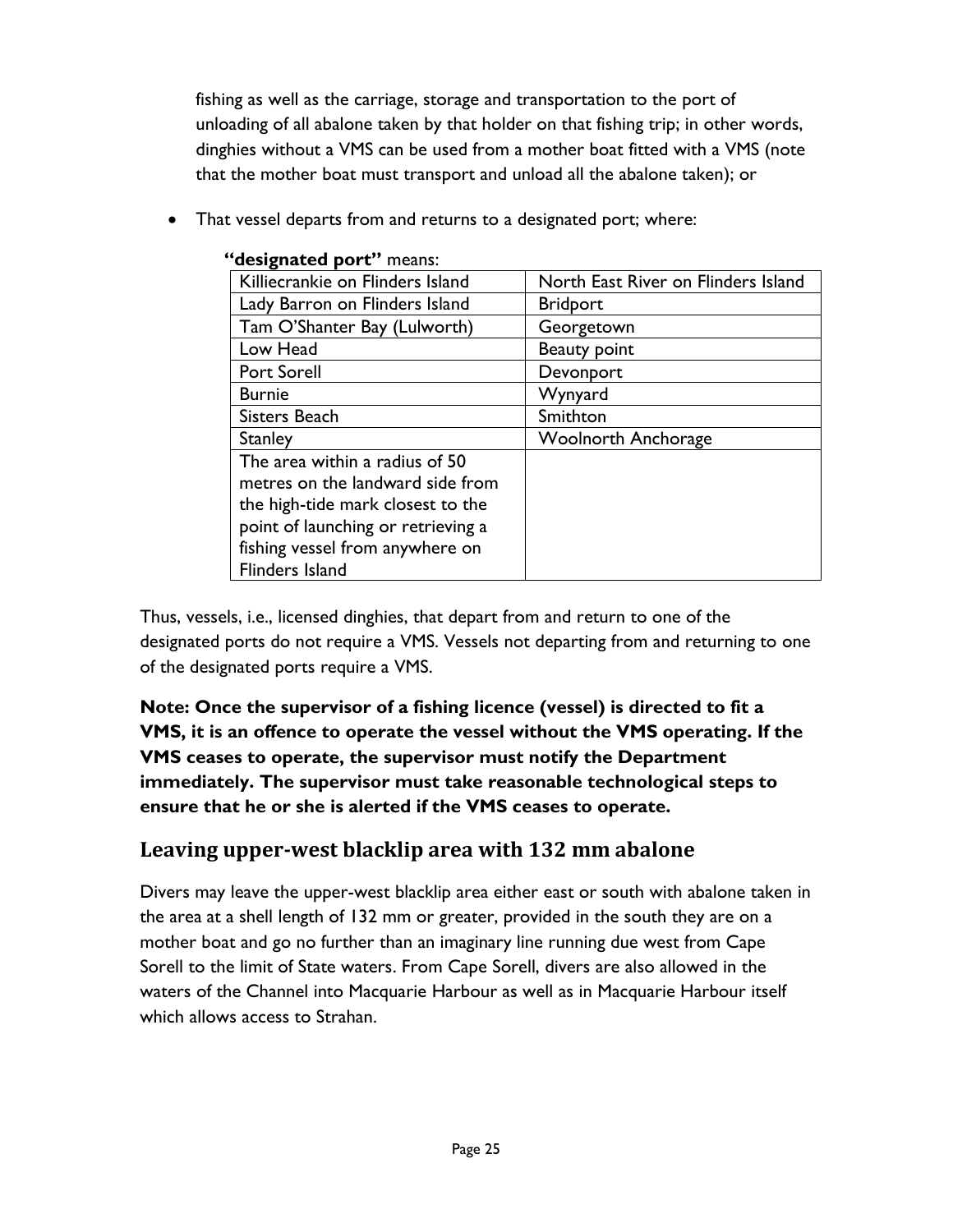# <span id="page-25-0"></span>**Research areas**

Divers should note that, as well as research areas, there are also **marine nature reserves** in State waters, for example, Port Davey, the Kent Group and Maria Island. Divers should familiarize themselves with restrictions relating to these reserves at:

<https://parks.tas.gov.au/explore-our-parks/marine-reserves>

#### <span id="page-25-1"></span>**Bay of Fires Research Area**

Includes all waters off the east coast of Tasmania bounded in the north by the line of latitude 40° 59' 40" South and in the south by the line of latitude 41° 12' 30" South (from Eddystone Point to the southern end of Taylors Beach) (Figure 7).



*Figure 7 Bay of Fires Research Area (please note, lines are illustrative only)*

This research area represents the whole of sub-blocks 30B and 30C and is closed to commercial abalone fishing. The Institute for Marine and Antarctic Studies (IMAS) supervised some structured commercial fishing in sub-blocks 30B and 30C in 2013, 2014 and 2017. The preliminary conclusion from this fishing is that the area did not contain commercial quantities of abalone. IMAS conducted timed-swim surveys in the area in 2021 and the area remains closed while consideration is given to its status. Sub-block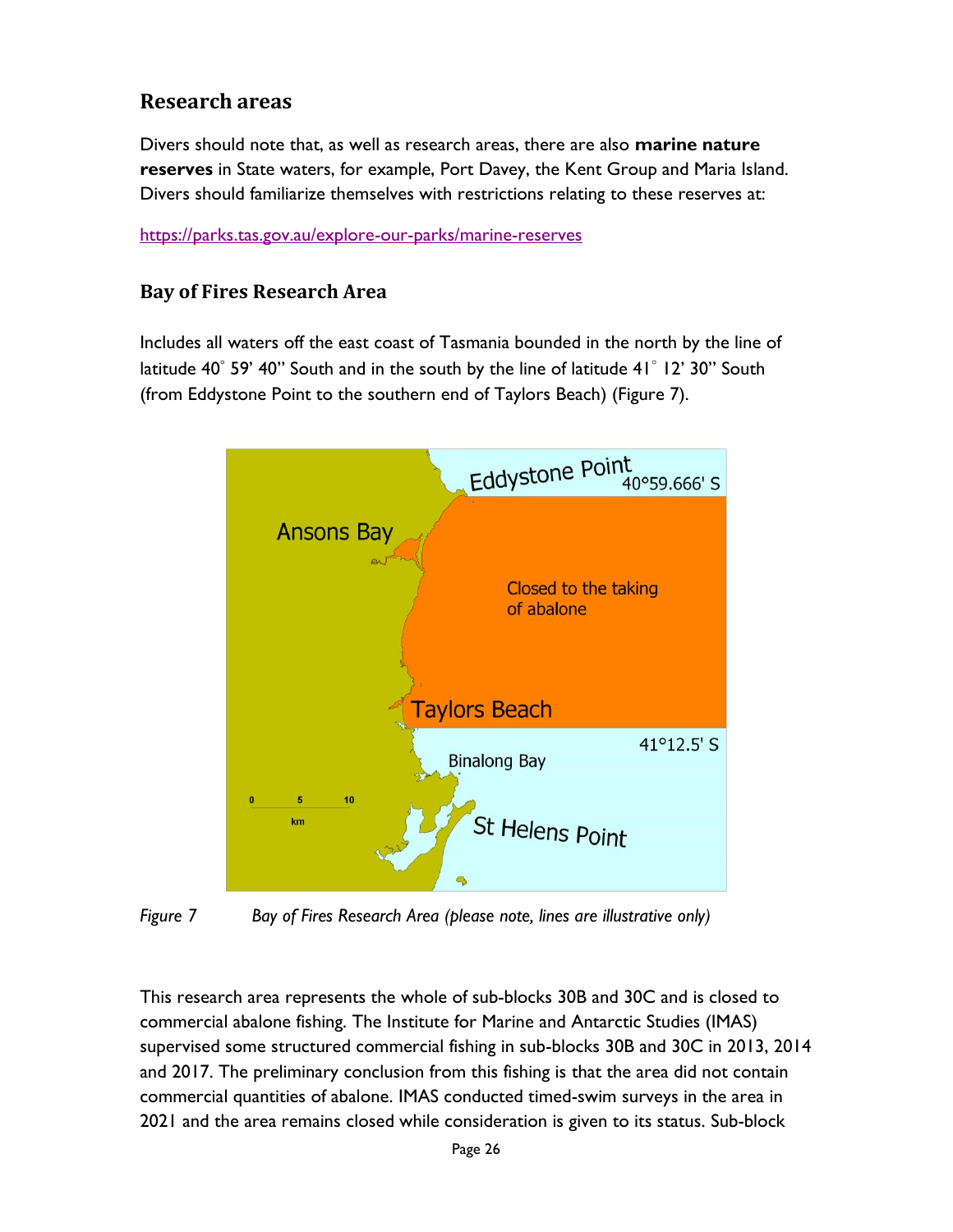30A may be open to commercial fishing, except for in the Elephant Rock Research Area (NB: divers will need to check for any PST-related closures; **sub-block 30A**, among others, was **closed** by Biosecurity Tasmania at the time this operational information paper was published).

NRE and Biosecurity Tasmania closures can be viewed on the Department's website at:

[https://nre.tas.gov.au/sea-fishing-aquaculture/commercial-fishing/abalone-fishery/abalone](https://nre.tas.gov.au/sea-fishing-aquaculture/commercial-fishing/abalone-fishery/abalone-closures)[closures](https://nre.tas.gov.au/sea-fishing-aquaculture/commercial-fishing/abalone-fishery/abalone-closures)

Commonwealth closures can be viewed on its website at:

[https://www.awe.gov.au/biosecurity-trade/export/controlled-goods/fish/industry-advice](https://www.awe.gov.au/biosecurity-trade/export/controlled-goods/fish/industry-advice-notices)[notices](https://www.awe.gov.au/biosecurity-trade/export/controlled-goods/fish/industry-advice-notices)

#### <span id="page-26-0"></span>**George III Rock Research Area**

George III Rock research area is defined to be the waters within an imaginary circle having a radius of 500 metres and centred at George III Rock, where George III Rock means the rock situated at latitude 43º 30' 36" South and longitude 146º 58' 58" East (approximately two nautical miles north-east of Eliza Point) (Figure 8).



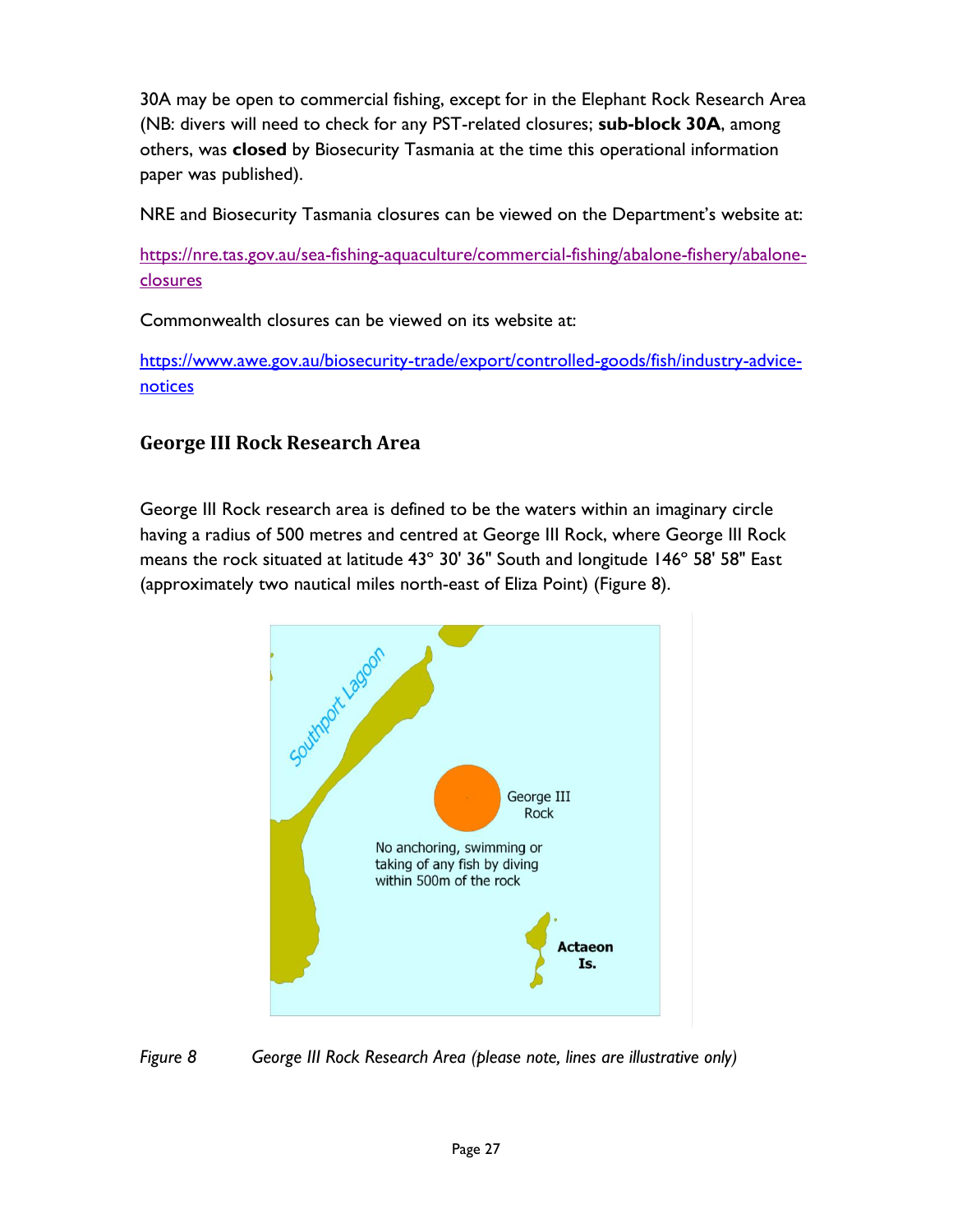In the George III Rock research area, a person must not:

- (a) take any fish by diving or swimming under water;
- (b) enter the waters of the area for the purpose of diving or swimming under water; or
- (c) anchor a vessel.

#### <span id="page-27-0"></span>**Inner Sister Island Research Area**

Includes waters adjacent to the western side of Inner Sister Island in the Furneaux Group of Islands bounded in the north by the line of latitude  $39^{\circ}$  41' 2.41" South, in the south by the line of latitude  $39^{\circ}$  42' 0.31" South, in the east by the western shore of Inner Sister Island between those two lines of latitude forming the northern and southern boundaries, and in the west by an imaginary line 500 metres from the high water mark of the shore of Inner Sister Island running between those 2 lines of latitude forming the northern and southern boundaries (Figure 9).



*Figure 9 Inner Sister Island Research Area (please note, lines are illustrative only)* The following restrictions apply:

- (a) taking any fish by diving or swimming underwater is prohibited; and
- (b) entering the waters of those areas for the purpose of diving or swimming underwater is prohibited.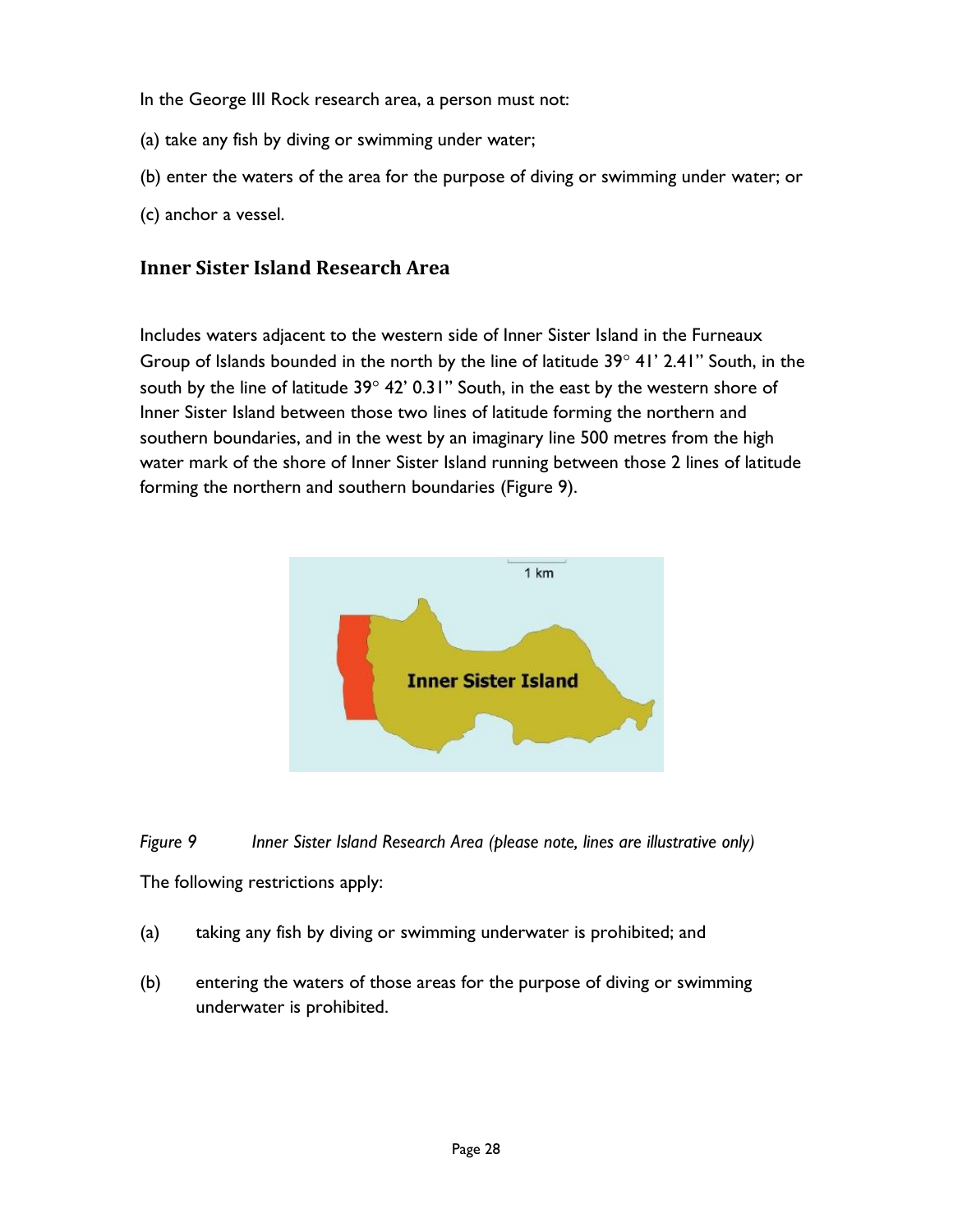#### <span id="page-28-0"></span>**Swan Island Research Area**

For commercial abalone divers, the research area includes waters adjacent to the east coast of Swan Island off the north-east coast of Tasmania within an area bounded by an imaginary line starting from the point of latitude  $40^{\circ}$  43' 49.22" South and longitude  $148^\circ$  8' 0.22" East running due west to the first point of land on the east coast of Swan Island, then following the high tide mark in a generally south-easterly direction along the coast to the point on the east coast of Swan Island that is due north-west of the point of latitude  $40^{\circ}$  44' 16.28" South and longitude 148 $^{\circ}$  7' 16.04" East, then due south-east to that point, then in a generally north-easterly direction 500 metres from the high tide mark of Swan Island to the point of origin. (Figure 10).



*Figure 10 Swan Island Research Area (please note, lines are illustrative only)* The following restrictions apply:

- (c) taking any fish by diving or swimming underwater is prohibited; and
- (d) entering the waters of those areas for the purpose of diving or swimming underwater is prohibited.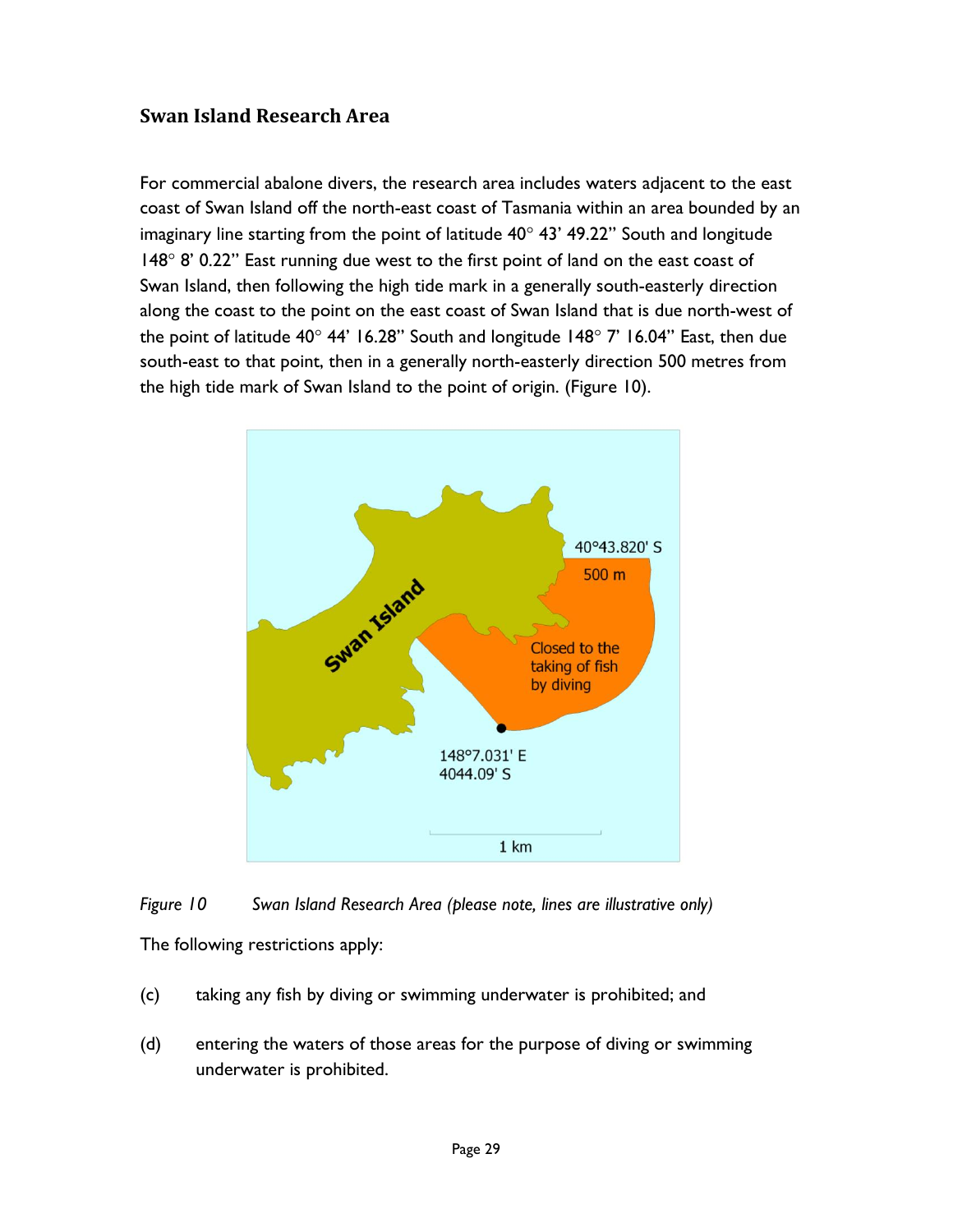## <span id="page-29-0"></span>**Doughboys Research Area**

Includes waters adjacent to the west coast of Tasmania near Cape Grim around The Doughboys bounded in the north by the line of latitude  $40^{\circ}$  40' 6.65" South and in the east by the line of longitude 144° 40' 58.87" East and in the south by the line of latitude  $40^{\circ}$  40' 24.65" South and in the west by the line of longitude 144 $^{\circ}$  40' 3.86" East.

The following restrictions apply:

- (e) taking any fish by diving or swimming underwater is prohibited; and
- (f) entering the waters of those areas for the purpose of diving or swimming underwater is prohibited.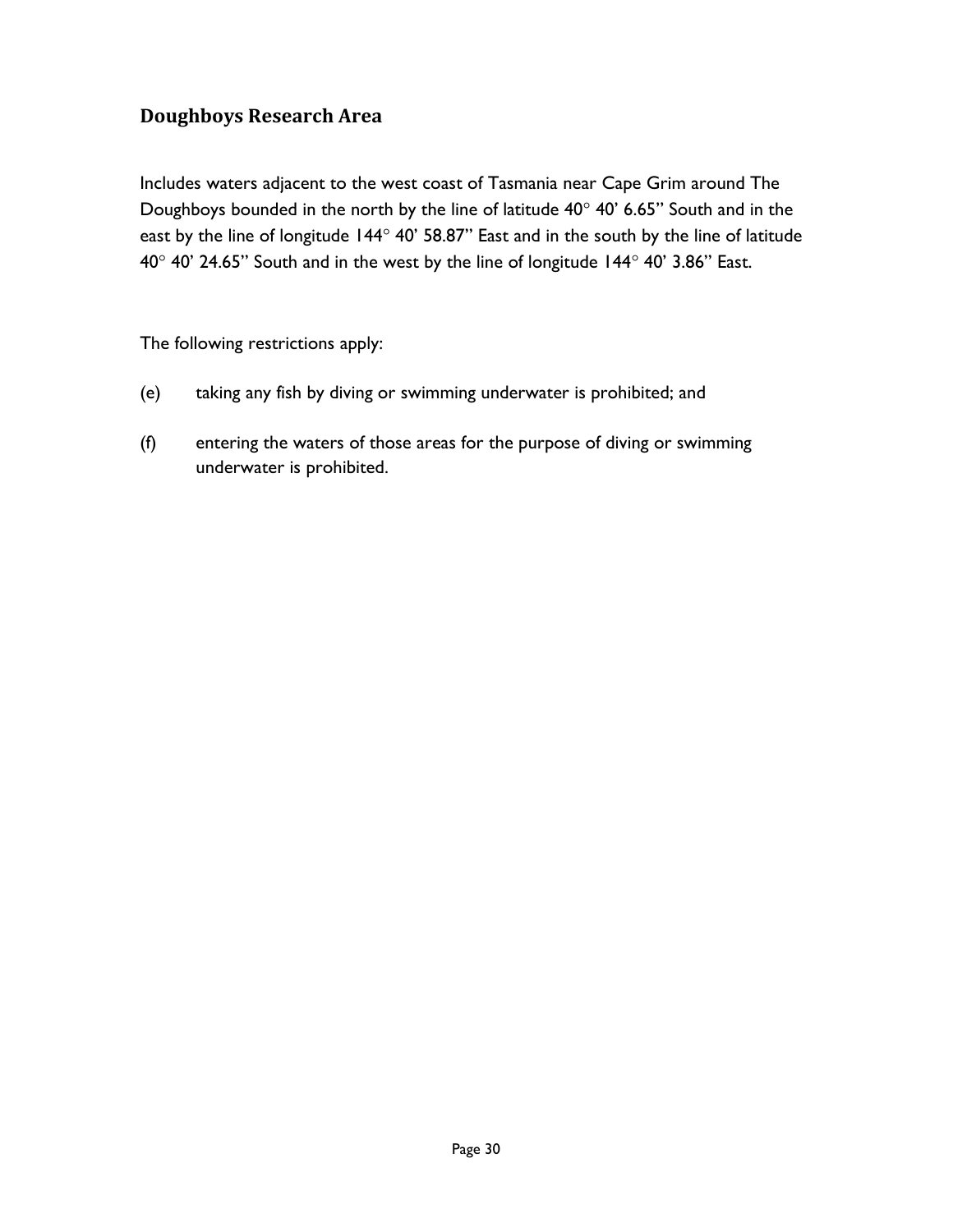#### <span id="page-30-0"></span>**Waterwitch Reef Research Area**

Includes the part of State waters adjacent to the west coast of King Island around Waterwitch Reef bounded in the north by the line of latitude  $39^{\circ}$  52' 54.55" South and in the east by the line of longitude  $143^\circ 48' 54.53''$  East and in the south by the line of latitude 39 $^{\circ}$  53' 54.67" South and in the west by the line of longitude 143 $^{\circ}$  47' 54.77" East (Figure 11).



*Figure 11 Waterwitch Reef Research Area (please note, lines are illustrative only)*

The following restrictions apply:

- (g) taking any fish by diving or swimming underwater is prohibited; and
- (h) entering the waters of those areas for the purpose of diving or swimming underwater is prohibited.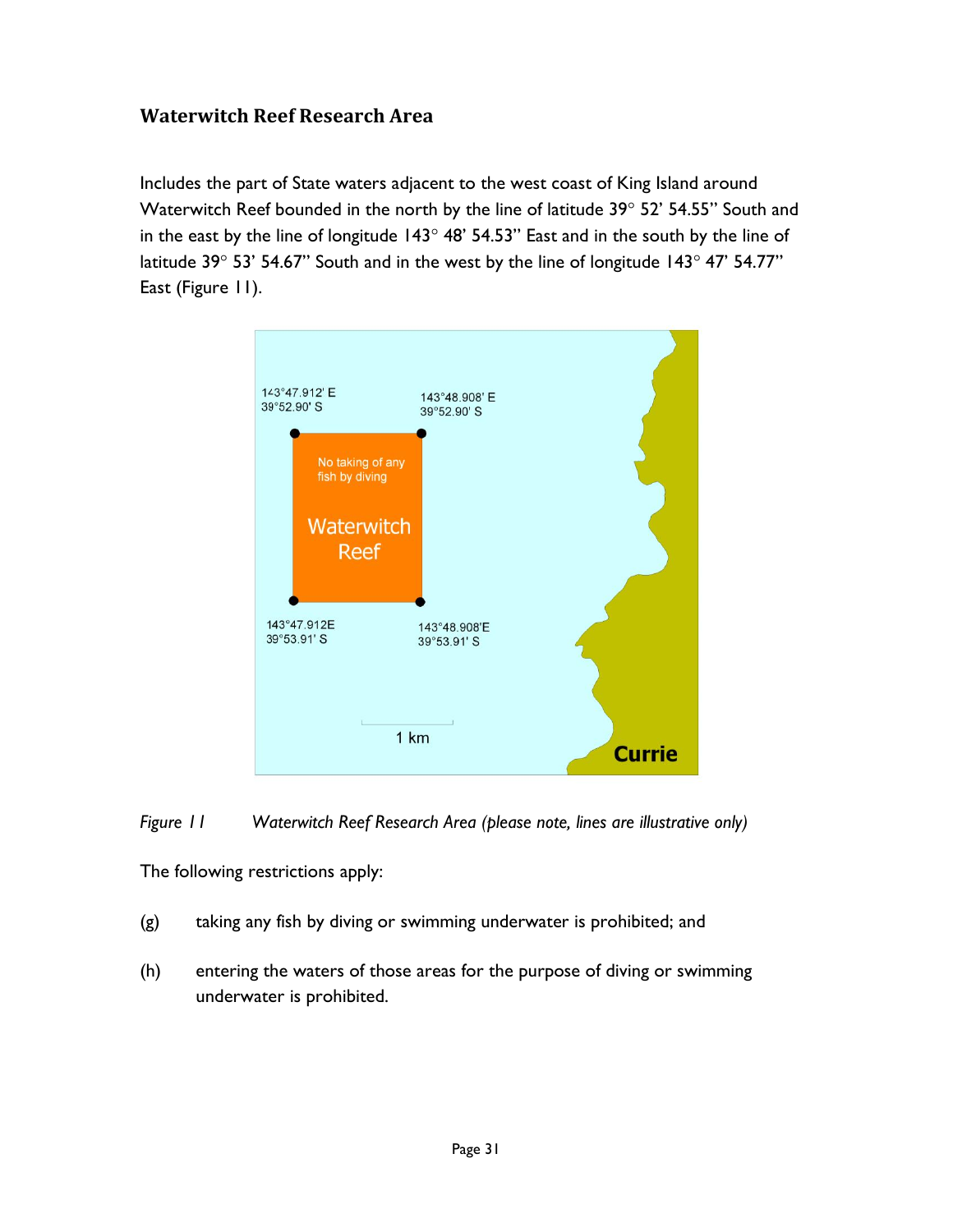# <span id="page-31-0"></span>**Elephant Rock Research Area**

The Research Area commences at the intersection of the high-water mark and the line of Latitude 41° 15' 9.0" South then to the point latitude 41° 14' 47.6" South, longitude 148° 20' 16.0" East; then to the point latitude 41° 14' 48.1" South, longitude 148° 20' 38.5" East; then to the point latitude 41° 15' 26.51" South, longitude 148° 20' 41.4" East; then due west along the line of latitude 41° 15' 26.51" South to the high-water mark (Figure 12).



*Figure 12 Elephant Rock Research Area (please note, lines are illustrative only)* No fishing by diving is allowed in the research area.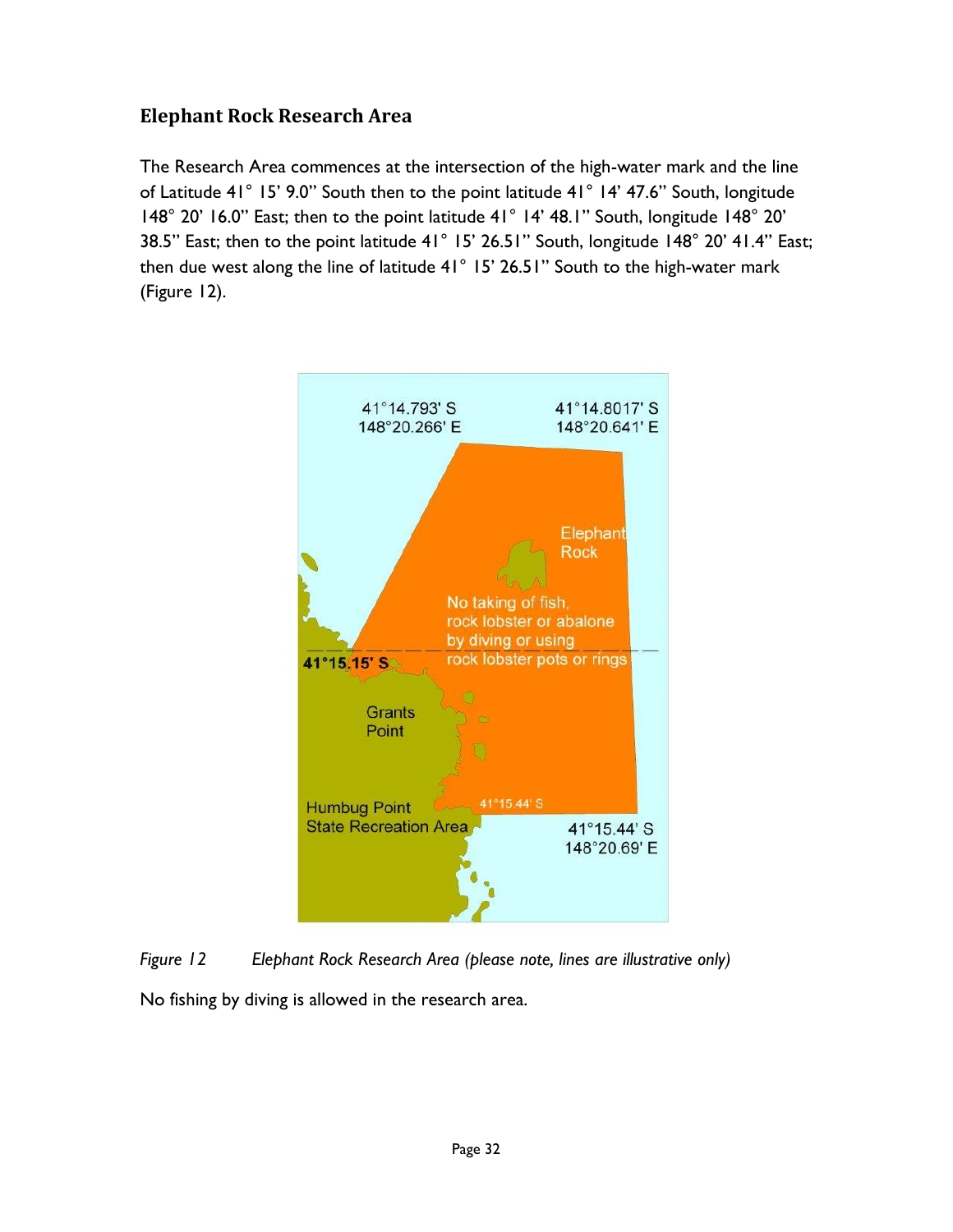#### <span id="page-32-0"></span>**North Bay Research Area**

Includes State waters commencing at the intersection of the high-water mark and the line of longitude 147° 56' 47.4" East to the point of longitude 147° 56' 47.4 East / latitude 42° 52' 17.6" South to the point of longitude 147° 57' 38.3" East / latitude 42° 51' 55.1" South then due south to the high-water mark (Figure 13).



*Figure 13 North Bay Research Area (please note, lines are illustrative only)*

No fishing by diving is allowed in the research area.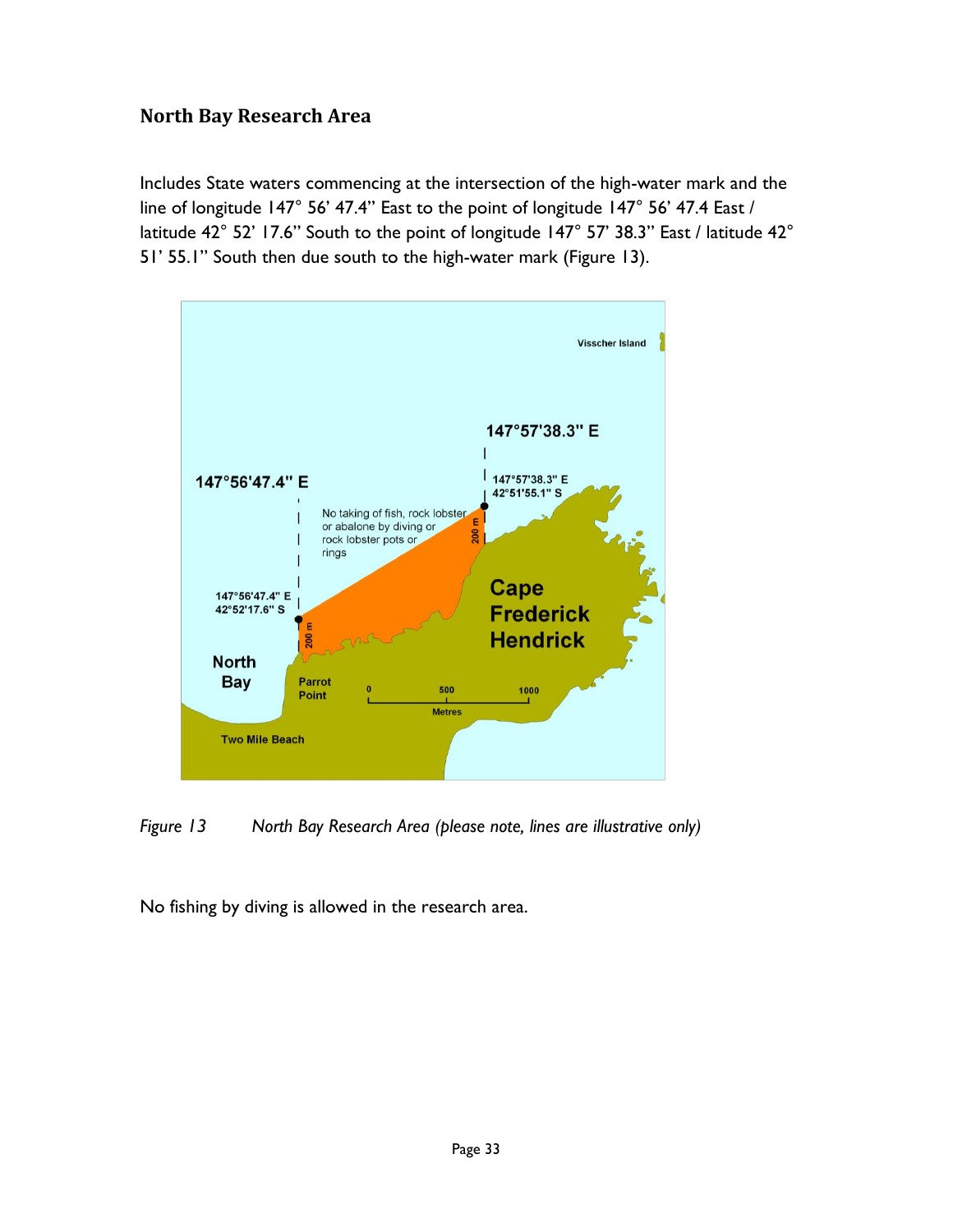# <span id="page-33-0"></span>**Processors**

All processors of wild abalone must hold a current fish processing licence authorised to process wild abalone.

# <span id="page-33-1"></span>**Receiving small fish**

Processors receiving blacklip abalone from the northern blacklip area or the Bass Strait area are required to separate and mark fish as described below.

# <span id="page-33-2"></span>**Northern blacklip area**

Processors receiving blacklip abalone from the northern blacklip area must transport and store abalone before processing in bins or containers marked with the words "northern area" or with a red tag marked with the words "northern area".

#### <span id="page-33-3"></span>**Bass Strait area**

Processors receiving blacklip abalone from the Bass Strait area must transport and store abalone before processing in bins or containers marked with the words "Bass Strait area" or with a red tag marked with the words "Bass Strait area".

#### <span id="page-33-4"></span>**Marine farmed abalone**

All processors of marine farmed abalone must hold a current fish processing licence authorised to process marine farmed abalone. Provided all necessary reporting requirements are fulfilled, processors may then receive, possess and process from marine farms abalone that are less than the minimum size in the wild fishery. All abalone received from a marine farm are to be stored separately in appropriately labelled containers prior to processing. Processors should consult the *Fisheries (Processing and Handling) Rules 2010* for rules pertaining to the necessary processor requirements for marine farmed abalone.

#### <span id="page-33-5"></span>**Biosecurity**

Processors should acquaint themselves with requirements relating to treatment of abalone live-holding discharge water (e-mail [MarineCompliance@nre.tas.gov.au\)](mailto:MarineCompliance@nre.tas.gov.au).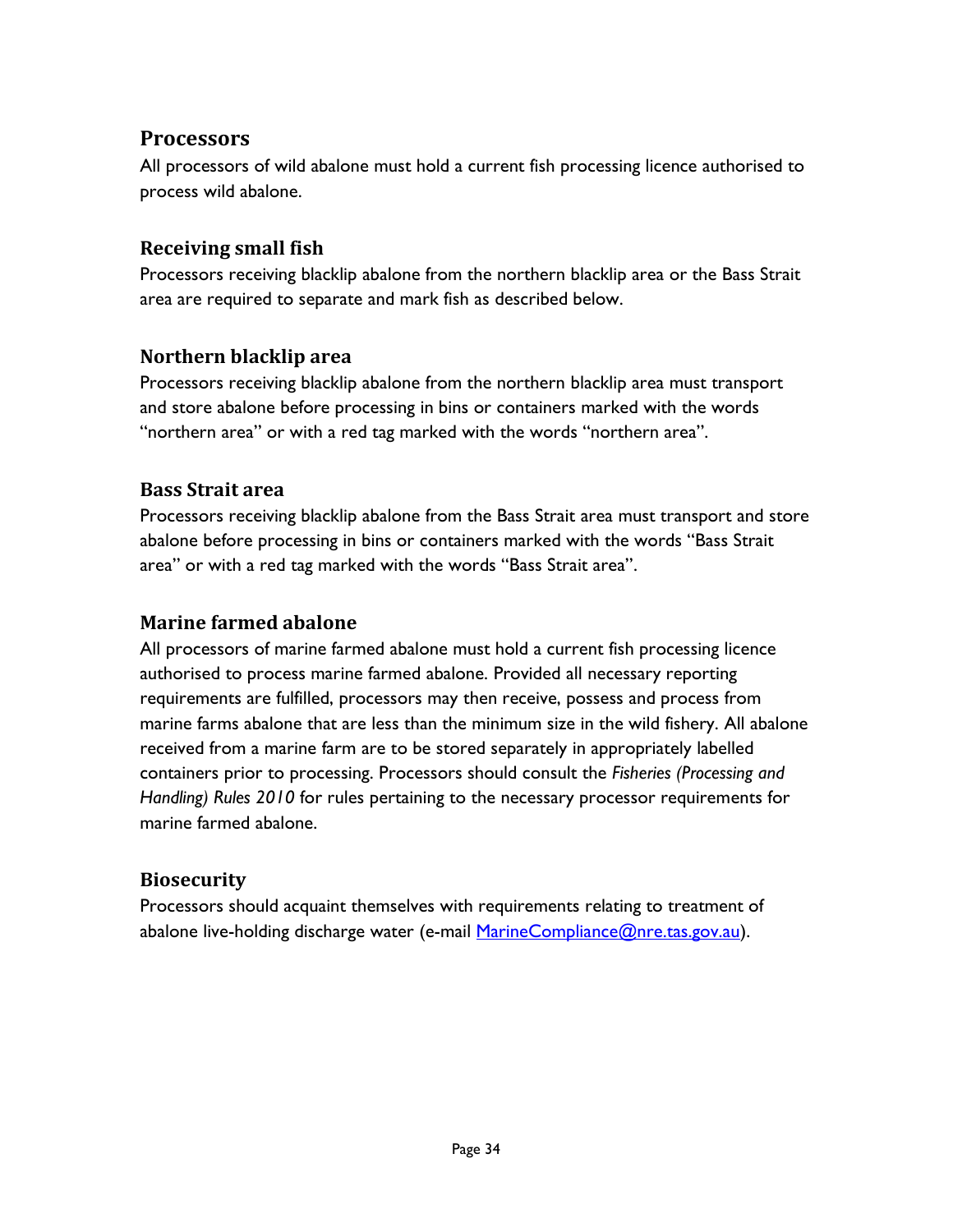# <span id="page-34-0"></span>**Margin for error (over-catch)**

A system exists to accommodate over-catch where care has been taken to catch no more than the positive quota balance for that zone at the time, noting that all abalone taken above the size limit must be landed.

**Please note that you may only fish quota added to your entitlement if you have received confirmation from the Department that the quota has been added either by receipt of the fishing licence (abalone dive) which indicates the quota units have been authorised or by contacting the Department during business hours. You must not fish any such quota if you have not received confirmation.** 

**Please note, all commercial abalone divers must hold a current fishing licence (personal) to take abalone. The fishing licence (personal) has a fixed expiry date of 31st August annually. It is an offence to take abalone for commercial purposes if the diver does not hold a current fishing licence (personal).** 

A diver (or diving team) may fish to the quota limit on his /her/their FLAD but with a provision for a margin of error on a trip. This margin is 20 per cent of the positive quota balance for that zone at the time. That is, the diver (diving team) may land up to an additional 20 per cent of his/her/their positive quota balance.

Divers (diving teams) are required to fish to the actual quota held with the error allowance being only a provision to accommodate a difference between the estimated and actual weights taken.

The diver (diving team) then has a number of choices as to how to deal with that excess catch. The diver or diving team can only use one of the following options. **A combination of options can not be used.** 

First, the diver (who is part of a dive team) can 'transfer' the **whole amount** of excess abalone to one other diver only, who is also completing a commercial abalone fishing trip at the same landing area. The receiving diver must have enough positive quota balance to cover the **total amount** of abalone. Blacklip abalone transfers may only occur between divers who have fished in the same zone.

**Only abalone which is in excess of a diver's (or diving team) positive quota balance (by less than 20 per cent) may be transferred to another diver. The total amount of excess abalone must be transferred to only one other diver, a diver cannot transfer part of the over-catch. Be aware that receiving of transferred abalone can not take that diver into a negative quota balance. A**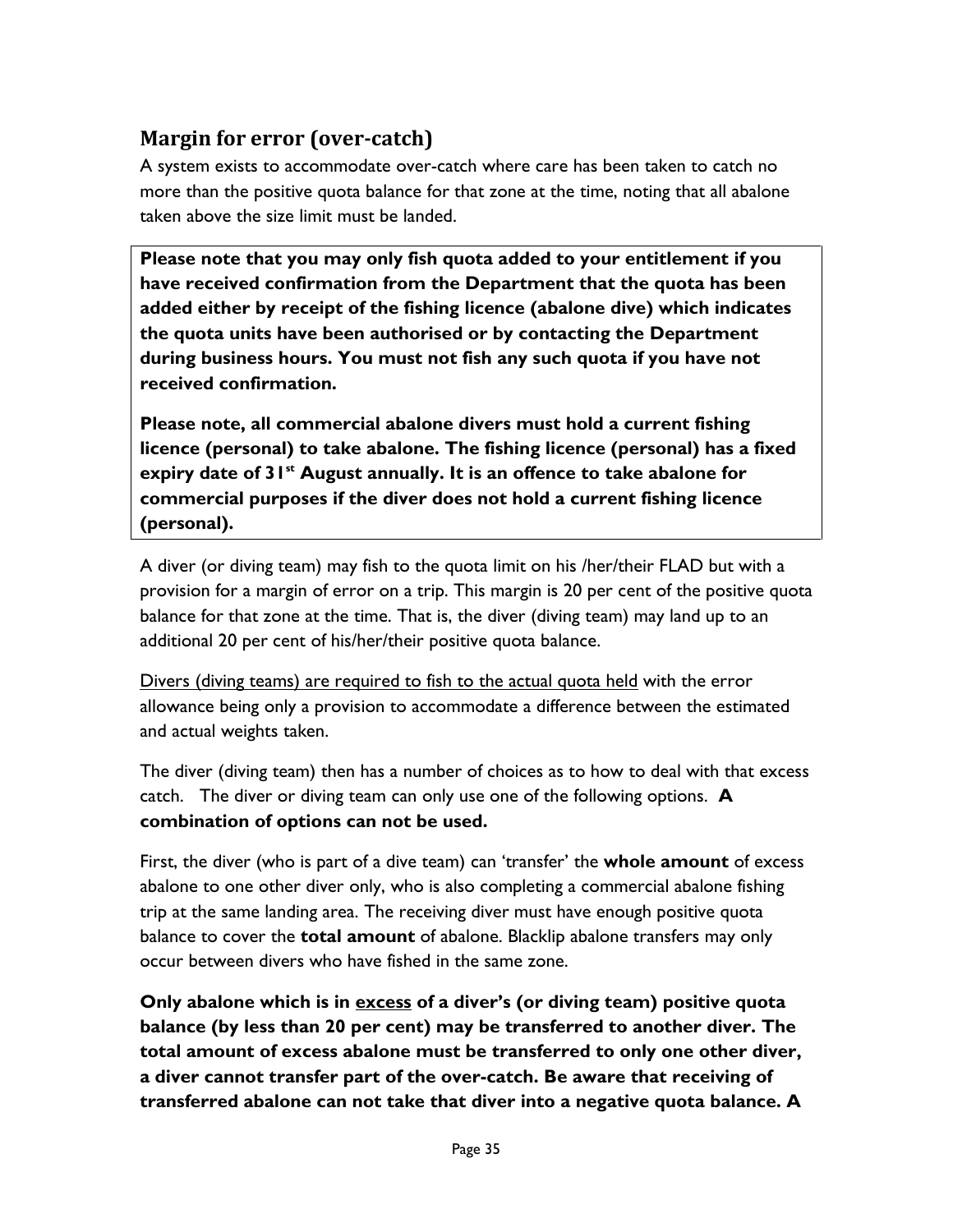#### **diving team must exhaust the total amount of their combined quota balance before an over-catch can be recorded.**

Note, if a diver transfers an amount of excess abalone that is more than 20% (this is outside the over-catch options in the Rules) **the diver who took the abalone will still be required to pay the administrative penalty for the excess abalone as if they themselves landed the excess abalone.** 

Both divers must complete separate abalone transfer dockets for the amount of abalone involved. The pink copy of that docket is then forwarded to the Department with the relevant pink Dive Docket.

The transfer must take place before Part A of the Dive Docket is completed, and no abalone from either diver can leave the landing area before both divers have completed their transfer dockets. The current requirements of when Part A of the Dive Docket must be completed determines the 'window of opportunity' within which excess abalone can be transferred to another diver.

Under this scenario, both divers complete their own Dive Docket as usual. Both divers record their own personal catch and effort information in the fishing details section. However, for reporting against quota in the rest of the docket, the divers indicate the amount they are deducting off their quota. That is, the recipient diver records the amount he or she caught plus the amount he or she is given, and the diver giving the abalone records an amount calculated by subtracting the amount he or she gives away from their catch.

The second option available to the diver (or diving team) with excess catch (which does not exceed the 20 per cent limit) is to keep the excess abalone and cover the entire excess amount with extra quota (in one administrative transaction) within the quota period.

That is, the diver has until the end of the year to get additional quota units specified on the dive licence against which the total excess catch will be reconciled. Under this scenario, the full amount of abalone is reported on the Dive Docket and a negative quota balance results.

The over-catch amount will be reconciled against the next quota unit(s) assigned on the dive licence. Thus, the onus is on the diver to identify which unit(s) is/are to be used or else reconciliation will occur regarding the first unit(s) entered, noting that when a number of quota units are authorised at the same time, the excess will be allocated to quota units in listed, usually numerical, order unless otherwise requested.

If a diver does not acquire additional quota within the quota period, and does **NOT** wish to dive in that zone again in that quota year, the diver must pay to the Crown an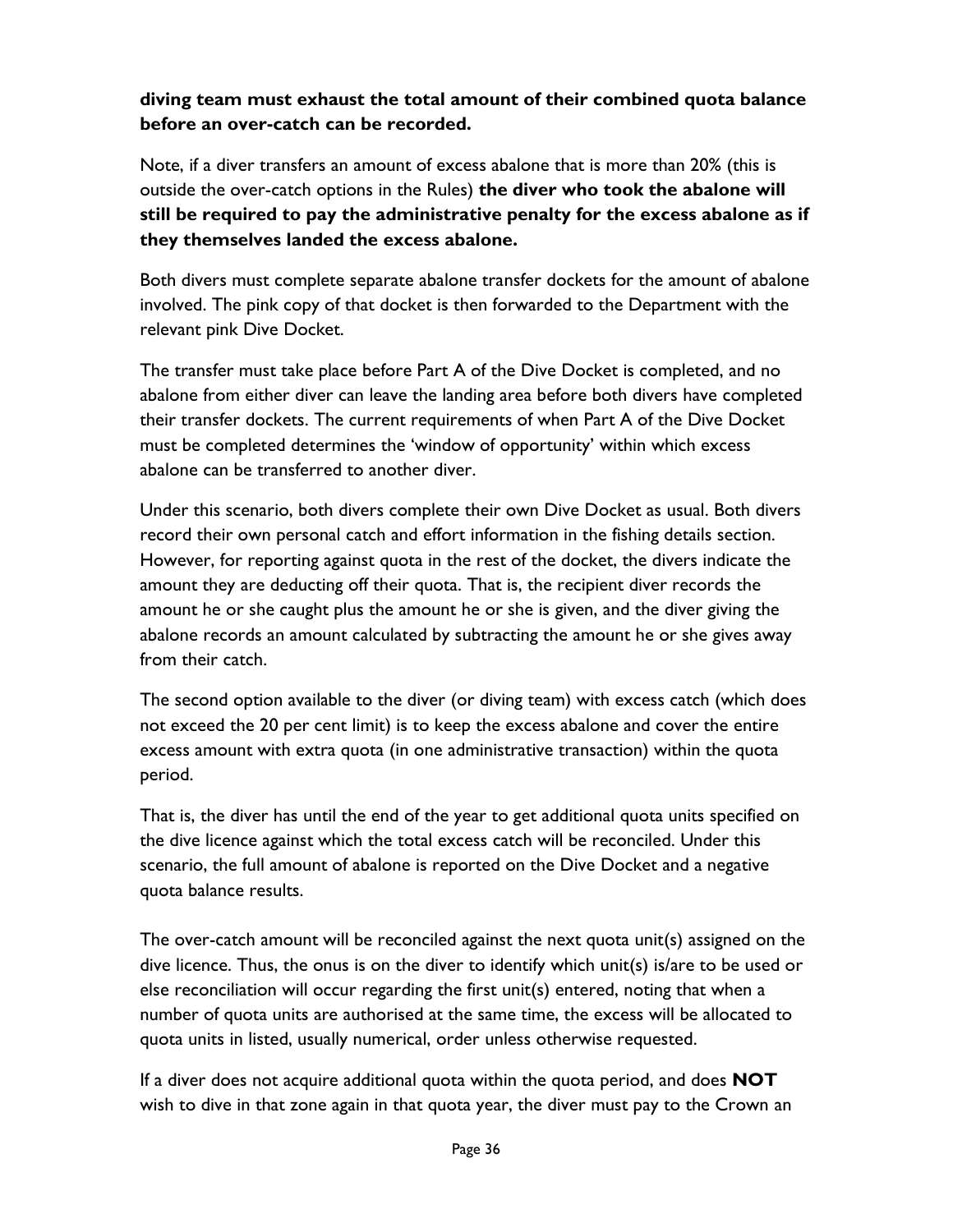administrative penalty equal to the average beach price of that total excess catch for the first 10 per cent of over-catch, and twice the average beach price of that excess catch for between 10 and 20 per cent of over-catch, based on the last formally calculated beach price. **Please note that, should the diver elect to pay out the over-catch during the quota period, the diver is still not allowed to dive in that zone again in the quota period.**

**A diver can not dive in a zone with a negative quota balance; that deficit must be addressed through acquisition of additional quota (within the quota period).**

#### **NB: This restriction also includes diving as part of a dive team. No member of a dive team can dive in a zone where they have a negative quota balance.**

There are also provisions for the last trip each year in each zone.

Each diver will conduct one final trip in each zone. Again, for abalone up to 10 per cent in excess of the positive quota balance at the time, payment to the Crown of an administrative penalty will be required for the average beach price of that abalone. For abalone between 10 per cent to 20 per cent in excess, a payment of twice the average beach price will be required. The average beach price of the fish will be calculated from the beach price for the last quarter of the year. The amount of the administrative penalty will be communicated in the new quota year (divers can commence fishing the new quota year). Divers must pay the Crown the total amount of the administrative penalty within 30 days of notification. Failure to do so may result in prosecutorial action being commenced. If the diver does not wish to fish that zone again in that year, the negative quota balance will remain and will become the last trip for that year, and a letter detailing the administrative penalty to address the over-catch will be generated in the new quota year under the last trip provisions.

The possibility of a diver having a negative quota balance raises issues for the transfer of dive licences and replacement of licence supervisors. Licences will not be transferred until any outstanding negative quota balance is addressed by either acquisition of additional quota within the quota period or by payment of the administrative penalty. Similarly, a change of supervisor will not be approved until a negative quota balance is rectified.

There is provision for a financial administrative penalty in lieu of prosecution regarding a less than 20 kilograms amount of over-catch greater than 20 per cent or an amount of over-catch between 20 per cent and 30 per cent. Please note that the administrative penalty is an amount equal to twice the last beach price for the entire amount of excess abalone up to the maximum of 30 per cent, not just for the percentage greater than 10 per cent or greater than 20 per cent. **Please note that the diver will not be allowed to dive in that zone again in the quota period.**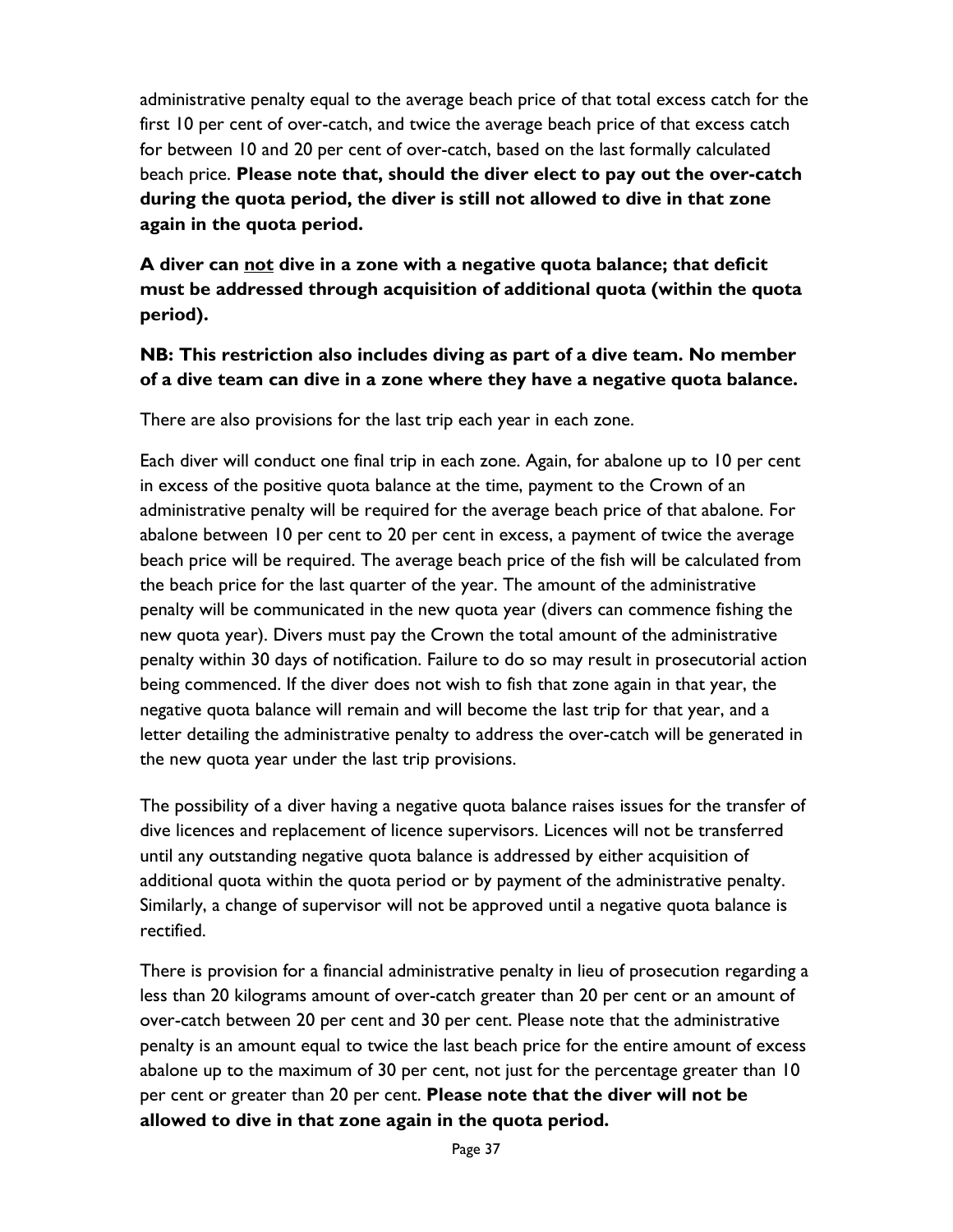For amounts greater than 30 per cent, the diver will be liable for the financial administrative penalty for the amount of excess up to 30% and be liable to prosecution for any amount over 30% (Figure 14). **Please note that the diver will not be allowed to dive in that zone again in the quota period.**



*Figure 14 Over-catch steps*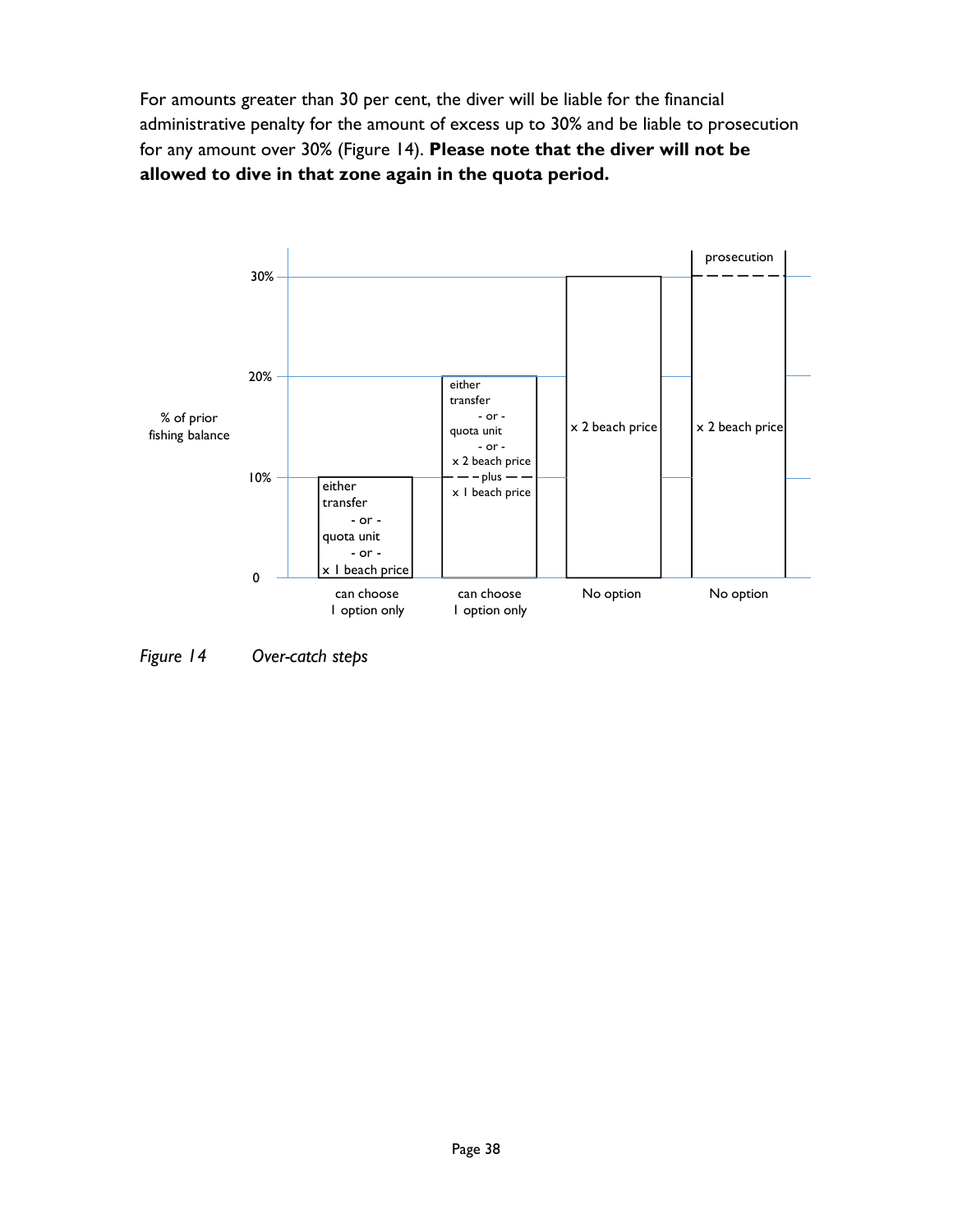# <span id="page-38-0"></span>**Share diving (team diving)**

Note that divers do NOT have to form a diving team if they are simply working from the same vessel on a fishing trip. In such cases, divers should keep their catch separate for purposes of size limit policing and quota reconciliation.

Members of a diving team, on the other hand, are authorised on a fishing trip to take quota specified on the licences of the team members combined. Divers should still keep their catch identifiably separate for purpose of size limit policing.

The framework for share diving is as follows:

- The unit is defined as a 'diving team'.
- The diving team arrangement applies for one fishing trip.
- A team may comprise of a maximum of two divers.
- A diving team must be formed **PRIOR** to the divers commencing the diving trip. Divers must declare that they have formed a diving team when making their prior fishing report. Divers must remain in a diving team for the duration of the diving trip.
- Any over-catch notwithstanding, the team may not take on a fishing trip more than the amount authorised in total for the team; both divers are responsible for the amount taken.
- The **total amount** of over-catch taken by a diving team must be dealt with by **only one** of the abovementioned options.
- Neither diver can enter into over-catch if the other diver has a positive quota balance; i.e., all combined quota must be exhausted before either diver can enter into over-catch.
- A diving team must be defined by each diver completing a separate diving team docket.
- Diving team dockets must be completed before each trip starts; the docket is sent to the Department with the relevant Dive Docket for the trip.
- To form a new or different team, the existing trip must be finished, all abalone must be landed and dive dockets completed. A new dive docket and fishing trip are then commenced.
- Members of the team each complete his or her Dive Docket; each diver completes his or her own catch and effort activity for the amount they take, the catch of the team must be recorded on the Dive Docket, and all abalone caught combined must be attributed to one or both licences, according to which licence(s) the quota is to be decremented.
- Both divers forming a dive team must be physically able and equipped to dive.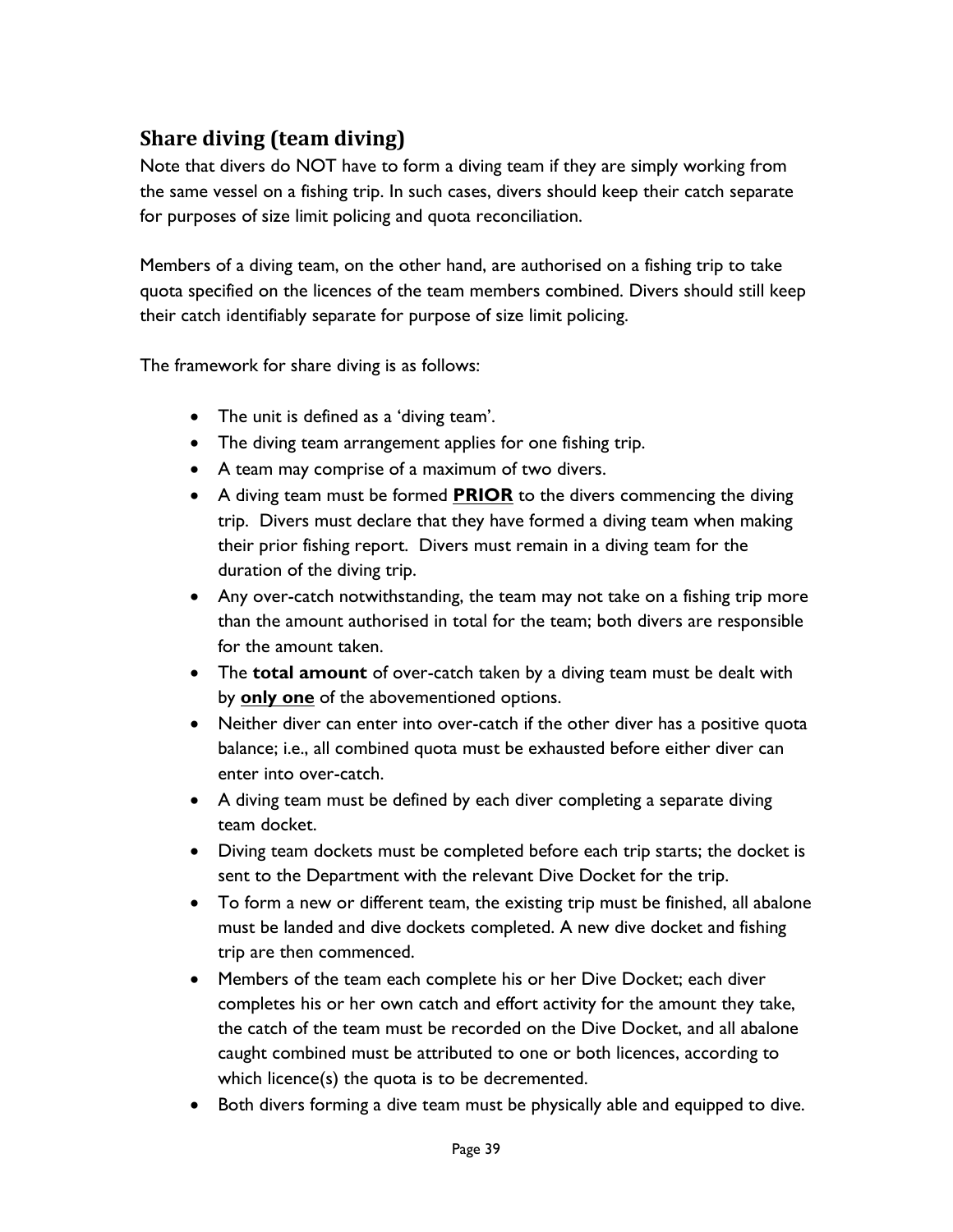- Both divers must participate in the diving activity.
- Team divers must start the fishing trip on the same vessel and all abalone taken must be landed from that vessel.
- Team divers must dive and catch from the same vessel or dinghy, including if operating on a mother boat.
- No minimum amount of quota is needed on either licence, but neither diver can commence a fishing trip with a negative quota balance for that part of the fishery.
- **Over-catch is calculated from the combined total of quota authorised to BOTH licences. One diver can not avail themselves on any of the over-catch provisions if the other diver still has quota authorised on their licence.**

# <span id="page-39-0"></span>**Sustainable Catch Targets**

Fishing effort needs to be distributed across the fishery to reduce the likelihood of localised overfishing. Each year, therefore, a number of areas in the fishery have catch caps applied to them. When an area is to be closed due to its cap having been reached, divers and processors will be informed in writing by e-mail. If you have not provided your e-mail address to the Department, you should do so.

Please note that, as a matter of course, notice of closures is now being texted to you by the Tasmanian Abalone Council Ltd, and the Department is posting all closures on its website: [http://nre.tas.gov.au/sea-fishing-aquaculture/commercial-fishing/abalone](http://nre.tas.gov.au/sea-fishing-aquaculture/commercial-fishing/abalone-fishery/abalone-closures)[fishery/abalone-closures.](http://nre.tas.gov.au/sea-fishing-aquaculture/commercial-fishing/abalone-fishery/abalone-closures)

#### <span id="page-39-1"></span>**GPS and depth loggers mandatory**

All divers are required to carry and use the working GPS and depth loggers registered to them by the Institute for Marine and Antarctic Studies (IMAS). Without either of the loggers, divers cannot commence a fishing trip. Should any problem be experienced with either of the loggers, telephone **0408 301 367** to talk with a technician during business hours prior to the trip commencing. Outside business hours, use this number to leave a voice message. Importantly, if you have departed on a fishing trip and a fault occurs, and you can not reach a technician, SMS your message; you will receive an automatic SMS reply which provides a record that you have notified IMAS of the fault. With this SMS reply, you may undertake **ONE** fishing trip only; the fault must be rectified or a replacement logger obtained to undertake any subsequent trips. IMAS will respond to your message as soon as possible.

It is an offence punishable by heavy penalties for a diver to take abalone on a commercial abalone dive trip without an operating data logger.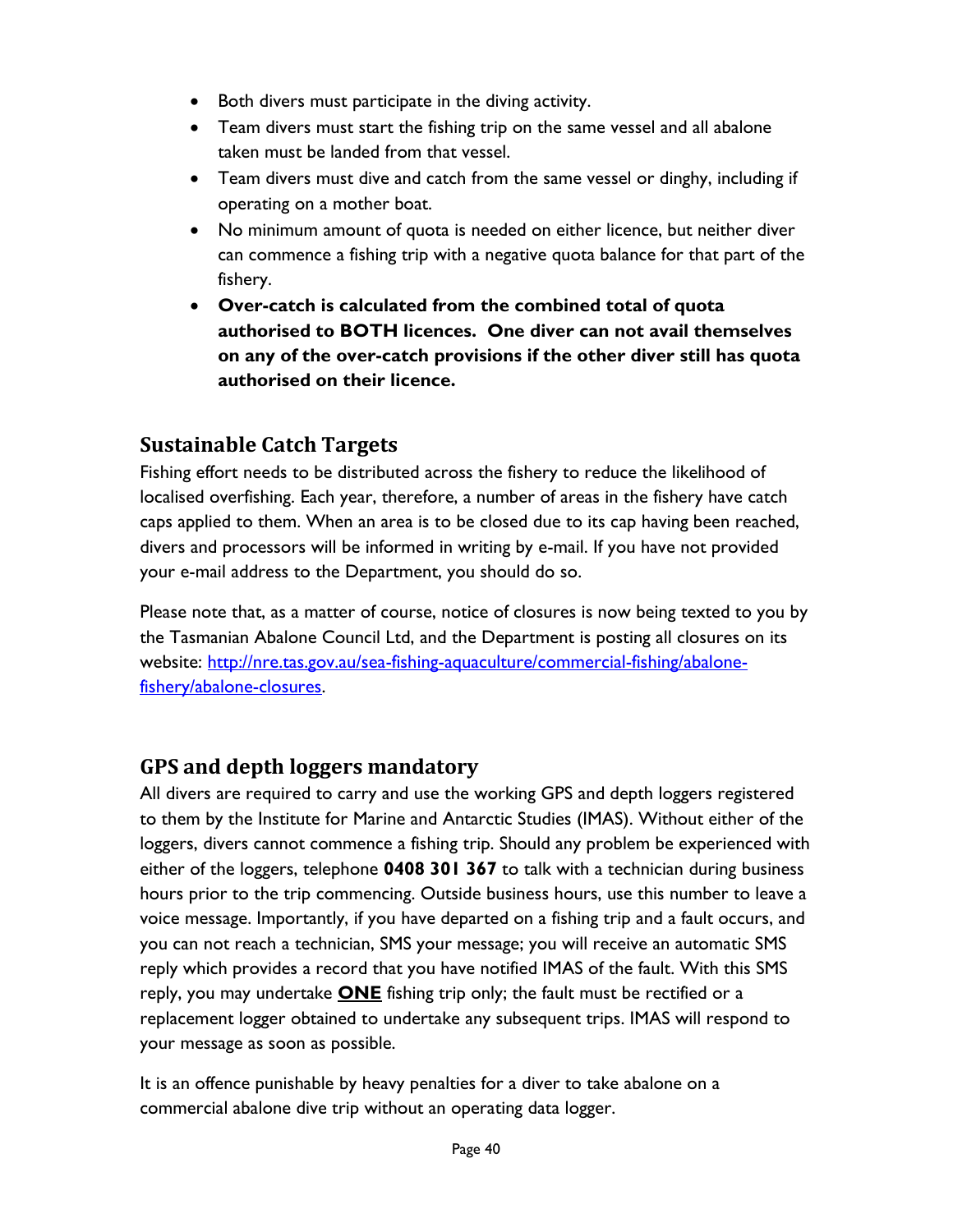# <span id="page-40-0"></span>**Additional Information**

For further information please contact:

- Wild Fisheries Management Branch 0457 097 534.
- For licensing and quota authorization enquiries (03) 6165 3000.
- For docket book and quota balance enquiries (03) 6165 3000.